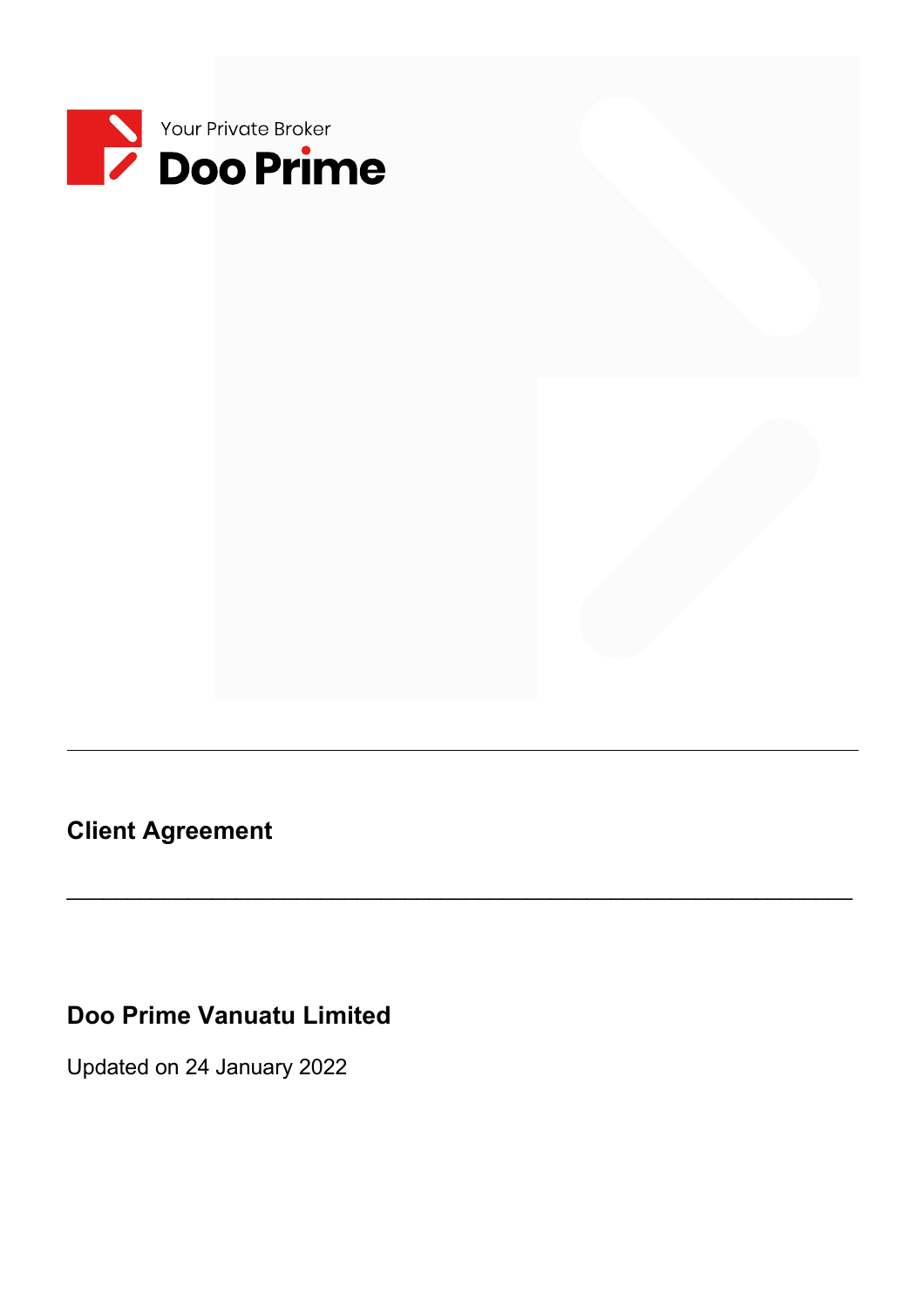

#### **1. INTRODUCTION**

- 1.1 Doo Prime online trading services are provided by Doo Prime Vanuatu Limited (Company Registration No. 700238) whose registered office is located at Govant Building, 1st Floor, PO Box 1276, Port Vila, Republic of Vanuatu ("Doo Prime") subject to the following terms and conditions in this Client Agreement ("Agreement").
- 1.2 This Agreement is entered into between Doo Prime and an individual of full age and capacity or a legal entity ("Client"). This Agreement set forth the terms and conditions governing the Client's Account and Transactions at Doo Prime.
- 1.3 By creating Account with Doo Prime, the Client acknowledges that he has read, fully understood and accepted the following and is willing to enter into a legally binding agreement with Doo Prime:
	- (a) this Agreement;
	- (b) the Risk Disclosure And Acknowledgement Notice available on Doo Prime's website;
	- (c) the Privacy Policy available on Doo Prime's website;
	- (d) the Refund Policy available on Doo Prime's website;
	- (e) the Execution Policy available on Doo Prime's website;
	- (f) the Website Terms and Conditions of Doo Prime's website; and
	- (g) the Anti-Money Laundering and Counter-Terrorism Financing Policy available on Doo Prime's website.
- 1.4 The Client's usage or continued usage of Doo Prime's Services shall also be taken as the Client's consent to be legally bound by this Agreement, any of the documents described in Clause 1.3 and their subsequent amendments upon publishing of the documents on Doo Prime's Website.
- 1.5 This Agreement shall commence immediately upon creation of the Client's Account with Doo Prime, and shall last indefinitely until termination of Account by the Client or Doo Prime.

### **2. DEFINITIONS AND INTERPRETATION**

- 2.1 Throughout this Agreement, unless the context otherwise requires, the following words and expressions shall bear the following meanings:
	- (a) "Account" means the assigned account that is created for the Client when the Client opens a trading account with Doo Prime;
	- (b) "Agreement" means this Client Agreement;
	- (c) "Applicable Statutes And Regulations" means: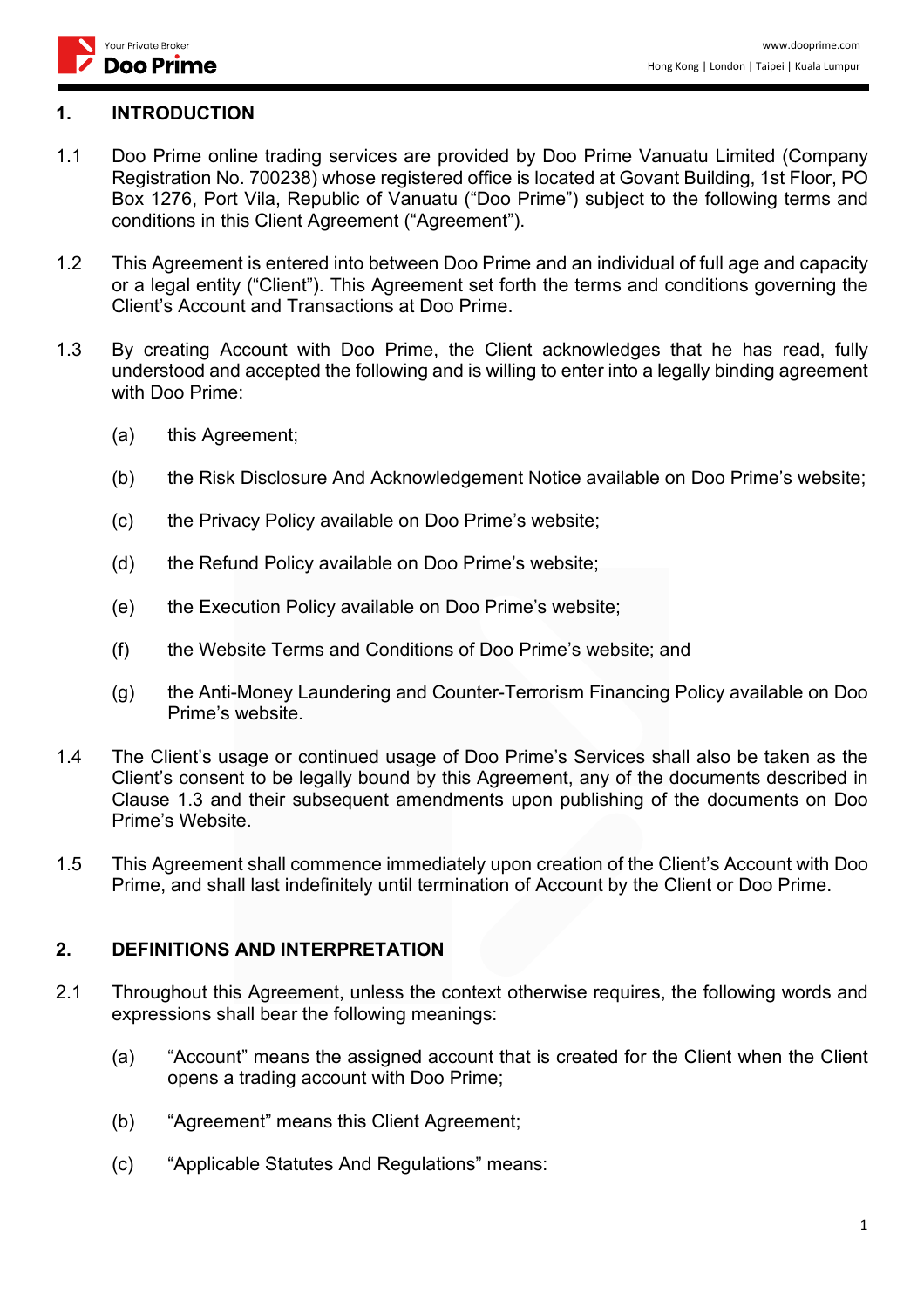

- (i) statutes, rules or orders of the relevant regulatory authority in the commonwealth of the Republic of Vanuatu;
- (ii) statutes, rules or orders of the relevant regulatory authority in the Client's jurisdiction;
- (iii) the rules of the relevant financial exchange market; and
- (iv) all other applicable laws to this Agreement (and each as amended from time to time as applicable to this Agreement).
- (d) "Base Currency" means the currency in which the Client's Account is maintained and all Transactions are settled on the Account;
- (e) "Business Day" means a day on which commercial banks are open for general business in the Republic of Vanuatu (excluding Saturdays, Sundays and public holidays);
- (f) "Business Hours" means 9.00am to 5.30pm on a Business Day;
- (g) "Client Money" means all money transferred to Doo Prime by the Client in the Account;
- (h) "Confidential Information" means all information relating to the business, products, services, personnel or commercial activities of the person providing the same, including but not limited to trading, transactions, strategies, clients and suppliers, financial accounts, computer programmes, computer data, devices, concepts, inventions (whether or not capable of being patented), designs, methods, techniques, marketing and commercial strategies, customers lists, potential customers lists, processes, data concepts, know-how, formulae, and unique combinations of separate items which may or may not be confidential, which information is not generally known to the public, and all such information will be considered Confidential Information whether or not marked with any proprietary notice or legend when the disclosure of the same is made;
- (i) "Corporate Event" means a company invested by the Client is undergoing insolvency, being suspended from trading or undertaking any major corporate restructuring, including but not limited to share buyback, corporate takeover, merger & acquisitions;
- (j) "Doo Prime" means Doo Prime Vanuatu Limited (Company Registration No. 700238) whose registered office is located at Govant Building, 1st Floor, PO Box 1276, Port Vila, Republic of Vanuatu;
- (k) "Equity" means the cash balance within the Account with Doo Prime and value of open positions which is calculated by the sum of profit and loss of all open positions;
- (l) "Fees" means any applicable commissions, fees and charges as provided in the Trading Platform, including but not limited to additional value added tax, any applicable tax, settlement and exchange fees, regulatory levies or legal fees applicable;
- (m) "Free Margin" is the free margin not involved in the provision of guarantees for open positions and shall be derived from the formula (Free Margin  $=$  Equity – Margin);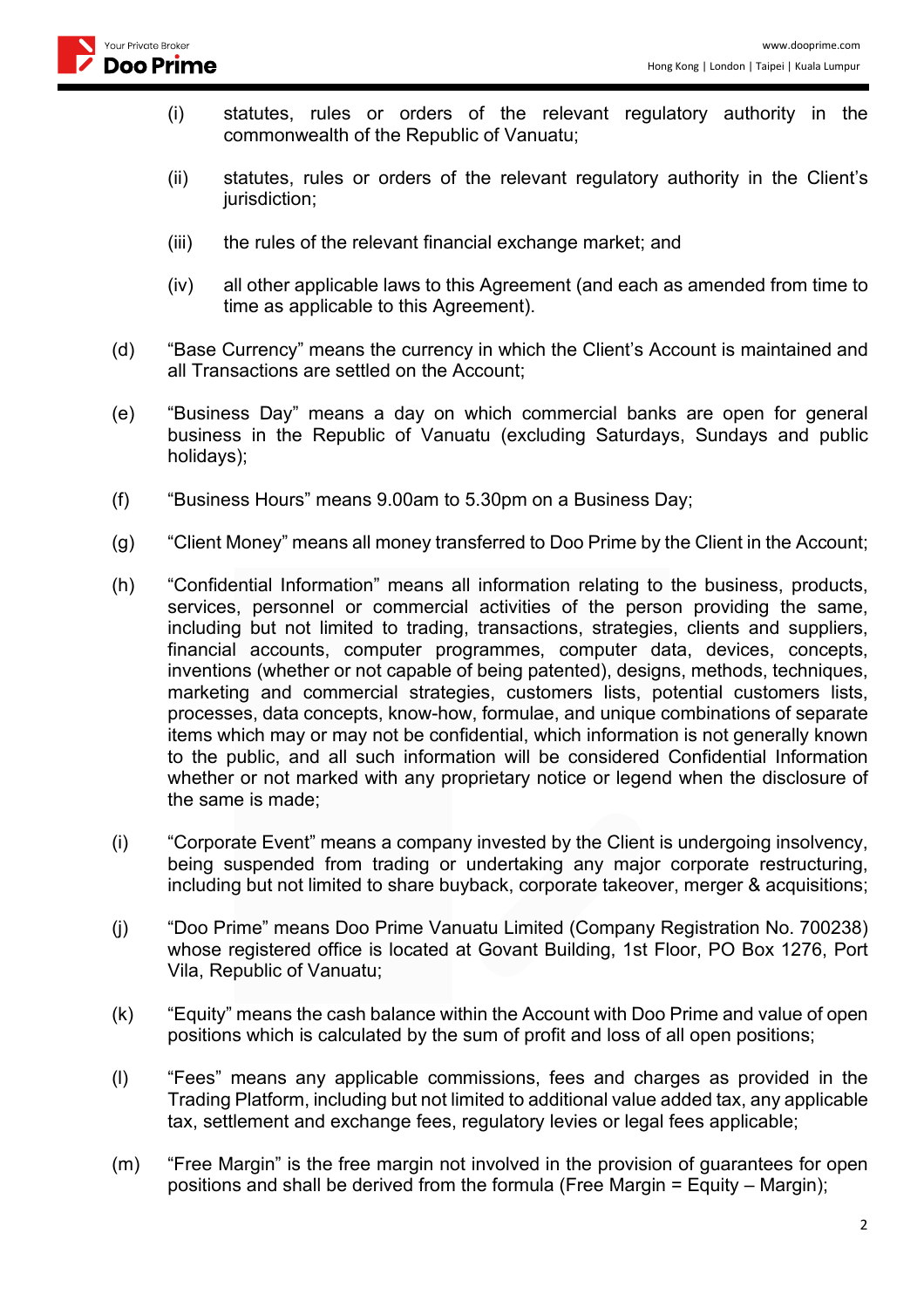- (n) "Force Majeure Event" means any of the events set forth in Clause 17;
- (o) "GDPR" means the EU General Data Protection Regulation 2016/679;
- (p) "Initial Margin" means the minimum amount of money required in the Client's Account to perform a Transaction, as specified on the Trading Platform from time to time for each Services;
- (q) "Intellectual Property Rights" means any or all of the following:
	- (i) the copyright in and to computer programs (object and source code) and copyright in and to the images displayed on screen and the sounds produced including all possible combinations and sequences thereof and the underlying script for the same;
	- (ii) the trademark for the artwork including but not limited to pictorial, graphic, visual, audio, audio-visual, digital, literary, animated, sculptural or any type of creations, applications, animation, drawings, designs, sketches, visual effects shot logs and character profiles;
	- (iii) all trade secrets and know-how;
	- (iv) software and web portals; and
	- (v) patents and patents applications;

whether or not now existing and whether or not registered or registrable and includes any rights to apply for the registration of such rights and includes all renewals and extensions;

- (r) "Manifest Error" means an error or misquote by Doo Prime, any market, exchange, banking institution, information source, or any third party reasonably relied by Doo Prime.
- (s) "Margin" means collectively Initial Margin and Margin Requirement;
- (t) "Margin Level" shall be derived from the formula (Equity / Margin x 100%);
- (u) "Margin Call" means the value of the Margin Level as provided in the Trading Platform;
- (v) "Margin Requirement" means the minimum amount of money required in the Client's Account as specified on the Trading Platform to keep an open position on the Trading Platform;
- (w) "Material" means any materials and information distributed by the third party, as described in Clause 3;
- (x) "Party" means the Client or Doo Prime (collectively, "Parties");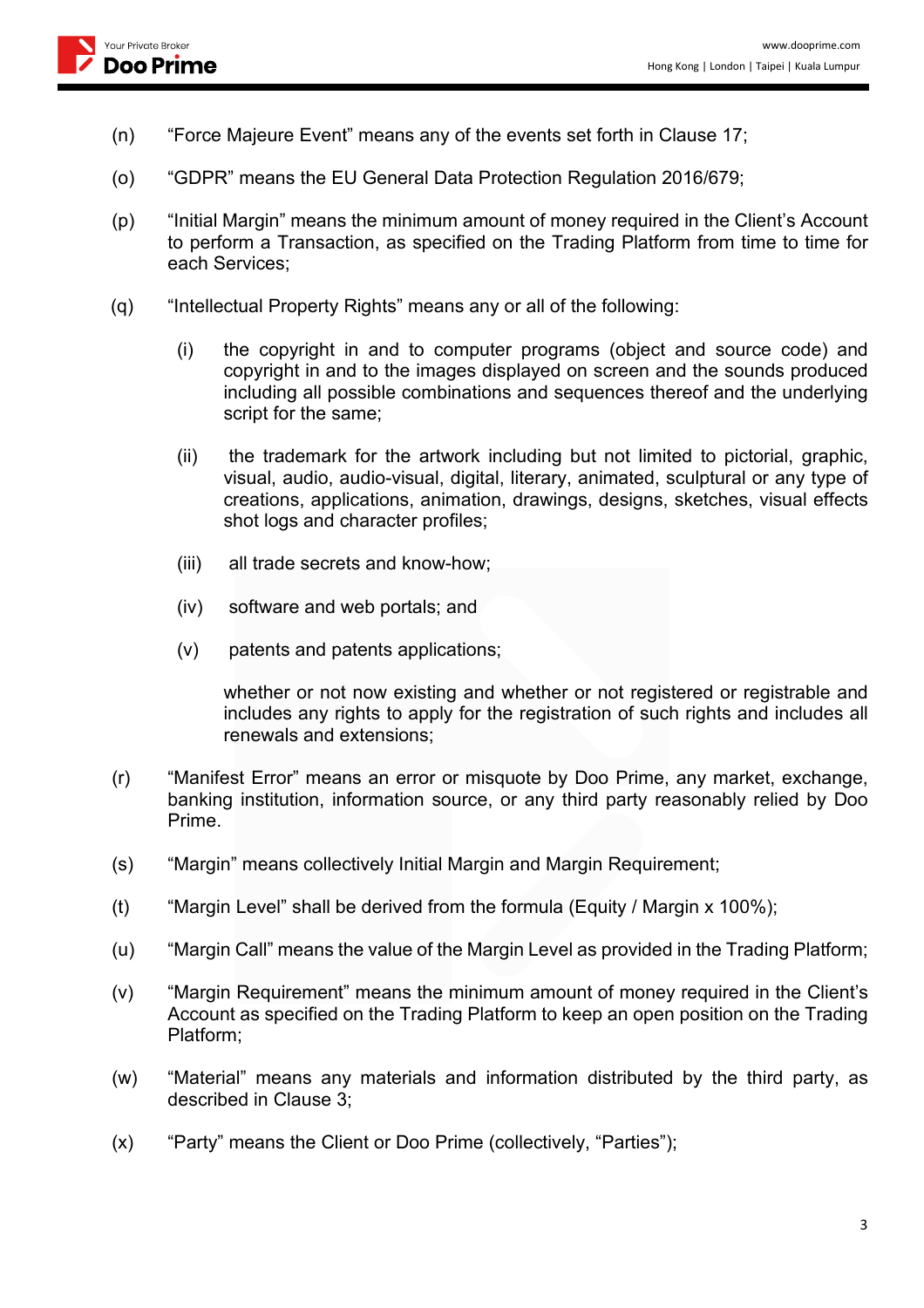

- (y) "Personal Data" means the personal data provided by the Client and shall have its meaning under the GDPR;
- (z) "Services" means the dealing services provided by Doo Prime to the Client in relation to transactions in foreign exchange, metals, futures, stocks, contracts for differences (CFDs);
- (aa) "Specified Default Event" means any of the events set forth in Clause 9;
- (bb) "Stop Loss" means an order to close an open position to achieve a certain level of prices to reduce losses;
- (cc) "Stop Out" occurs when the value of the Margin Level as provided in the Trading Platform where force closing of the opened positions shall occur without any prior notice to the Client;
- (dd) "Trading Hours" means the hours of the day when Transactions may, subject to this Agreement, be opened or closed in relation to the Services;
- (ee) "Trading Platform" means Doo Prime's electronic trading platform facility, as described in Clause 7.3;
- (ff) "Transaction" or "Transactions" means either the opening or closing of an offer to either buy or sell any Services on the Trading Platform, whether by Doo Prime or the Client, in accordance with the terms of this Agreement.
- 2.2 In this Agreement:
	- (a) words denoting the singular shall include the plural number and vice versa;
	- (b) words denoting any gender shall include all genders; and
	- (c) words denoting persons shall include natural persons, firms, companies, bodies corporate and unincorporated bodies.
- 2.3 Unless otherwise expressly provided, any reference in this Agreement to:
	- (a) a clause or a Schedule is a reference to the relevant clause of, or schedule to, this Agreement; and
	- (b) any reference to a section is a reference to the relevant section of the relevant Schedule.

The Schedules shall form part of this Agreement.

2.4 The headings to the clauses, sections and Schedule in this Agreement are for the purposes of reference only, and shall be ignored when construing the meaning of any provision of this Agreement.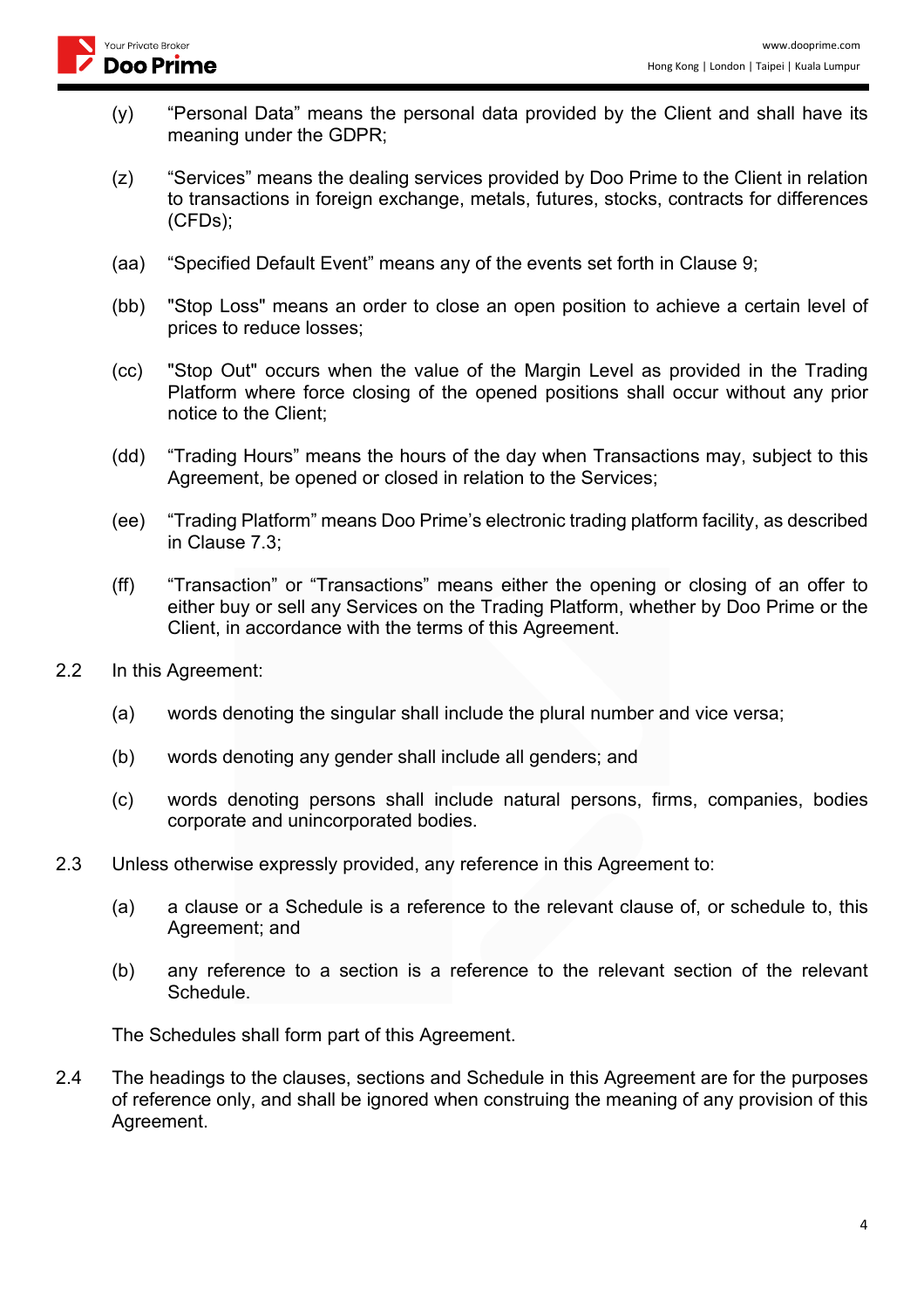

#### **3. SERVICES BY DOO PRIME**

#### **3.1 PROVISION OF SERVICES BY DOO PRIME**

- 3.1.1 Doo Prime offers dealing services to the Client in relation to transactions in foreign exchange, metals, futures, stocks, contracts for differences (CFDs)(collectively, "Services"). Unless otherwise expressly provided, all Services provided by Doo Prime and all Transactions shall subject to the terms and conditions herein contained.
- 3.1.2 The Client acknowledges and agrees that Doo Prime's Services do not include the provision of any investment advice or recommendation. Any possible discussions carried on between the Client and Doo Prime's employees or any information provided by Doo Prime shall not constitute any binding relationship among them, nor do they constitute Doo Prime's recommendations to the Client.
- 3.1.3 Any investment information displayed on Doo Prime's or any of Doo Prime's holding company's website shall not constitute any investment, tax, legal, regulatory or financial advice and has no regard to specific investment objectives, financial situations or particular needs of the Client. The Client understands and acknowledges:
	- (a) that all information published on Doo Prime's or any of Doo Prime's holding company's website is addressed to the general public solely for information purposes; and
	- (b) that mere explanation of the terms of any Transactions or its performance characteristics does not amount to advice on the merits of the investment.
- 3.1.4 The Client affirms, acknowledges and accepts that Doo Prime shall not in any circumstances:
	- (a) oblige to provide any investment advice in relation to any Services;
	- (b) bear any responsibility for any Transaction or investment decisions carried out by the Client; and
	- (c) in response to the Client's request for further market information, Doo Prime's disclosure of such factual market information to the Client will not constitute as investment advice.
- 3.1.5 The Client understands and accepts that he is solely responsible for any investment strategy, transactions or investments that the Client enters into.
- 3.1.6 Doo Prime may, from time to time and as often as it deems appropriate, issue and/or distribute material or third-party material ("Material"), which contains information including but not limited to the conditions of the financial markets, posted on Doo Prime's website and other media and or/ received by the Client. It should be noted that the Material is used solely for the purposes of marketing communication and does not contain, and should not be construed as containing investment advice and/or an investment recommendation for any Transactions. While Doo Prime took all reasonable efforts to ensure the accuracy and completeness of the information, Doo Prime makes no representations and warranties to the Material and shall not be liable for any direct or indirect loss or damages for any inaccuracies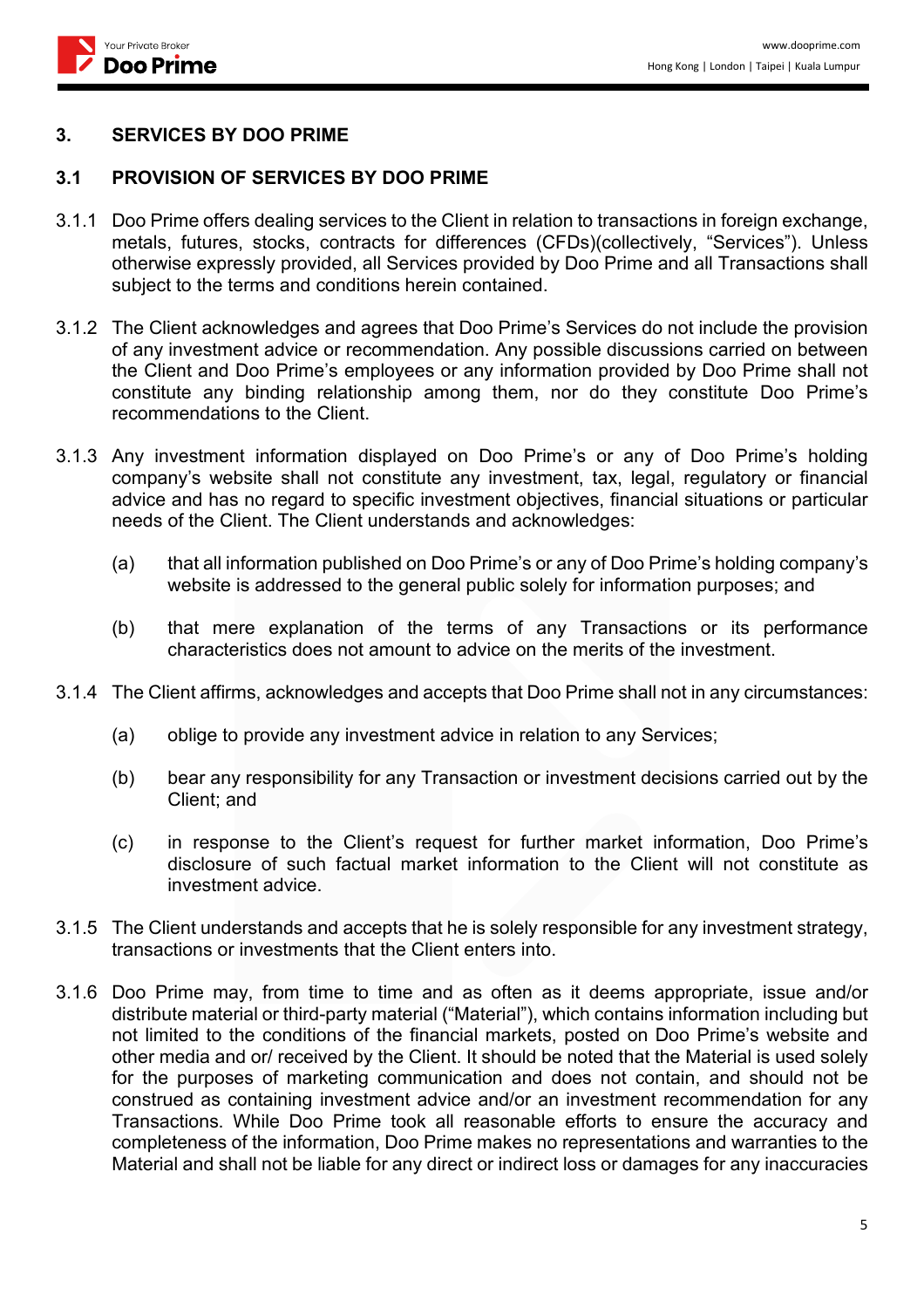and incompleteness of the information provided. The Client shall not reproduce, copy, redistribute, license the Material without Doo Prime's consent.

### **3.2 SUSPENSION AND TERMINATION OF SERVICES BY DOO PRIME**

- 3.2.1 Doo Prime reserves the right and may at its discretion:
	- (a) suspend or terminate the Client's Account;
	- (b) freeze the Client's Money in the Account;
	- (c) suspend or terminate any Transaction; or
	- (d) suspend or terminate any Services;

with or without prior notifying the Client. The Client agrees and acknowledges that Doo Prime shall not be responsible or liable to the Client or any third party in connection to the Client for any modification, suspension or discontinuance of any of Doo Prime's Services.

- 3.2.2 The Client acknowledges that Doo Prime may act in accordance with Clause 3.2.1 in the event:
	- (a) Doo Prime reasonably believes that proceeding with the Transaction will infringe any Applicable Statutes And Regulations;
	- (b) the Client is in breach or Doo Prime reasonably believes that the Client will be in breach of the material terms and conditions of this Agreement;
	- (c) the Client has made any material misrepresentation to Doo Prime, including but not limited to providing fake, forged or altered documentation;
	- (d) the Client failed to provide the information requested in relation to any verification process undertaken by Doo Prime;
	- (e) the Client acted contrary in good faith or engaged in illegal and/or immoral activity, including but not limited to money laundering, hedging in bad faith, fraud, or any other forms of deceitful or fraudulent activity;
	- (f) there is a security breach;
	- (g) Doo Prime has reasonable grounds to believe that the Client is using an electronic device, software, algorithm or any other strategy to exploit, manipulate or take unfair advantage of Doo Prime's trading system;
	- (h) Doo Prime has reasonable grounds to believe that the Client will not be able to pay Doo Prime anything owed by the Client to Doo Prime;
	- (i) insolvency, bankruptcy or debt restructuring event occurs in relation to the Client;
	- (j) a Force Majeure Event occurs; or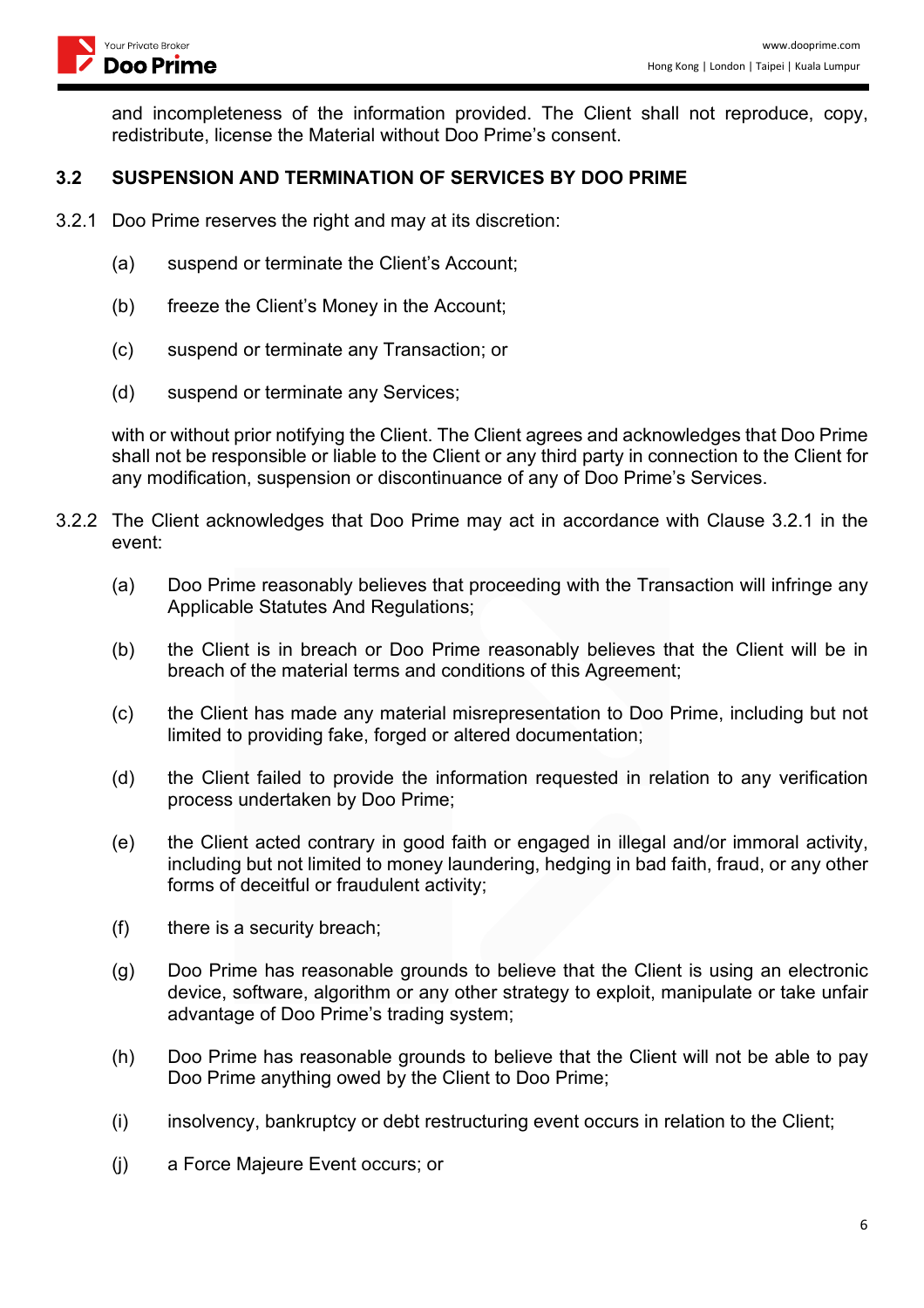(k) a Specified Default Event occurs.

#### **4. COMPLIANCE WITH APPLICABLE STATUTES AND REGULATIONS AND AGREEMENT AMENDMENTS**

- 4.1 The Client acknowledges that all Transactions under this Agreement shall subject to the Applicable Statutes And Regulations wherein:
	- (a) if there is any conflict between this Agreement and any Applicable Statutes And Regulations, the latter shall prevail;
	- (b) Doo Prime reserves the right to take any necessary and reasonable action in relation to any Transaction and Account in ensuring compliance with any of the Applicable Statutes And Regulations; and
	- (c) all actions taken by Doo Prime in compliance with the Applicable Statutes And Regulations shall be irrevocably binding on the Client.
- 4.2 Doo Prime reserves its rights to report the Client's activity to the relevant regulatory authority and shall not be liable for any direct or indirect loss or damages in the event there is:
	- (a) fraudulent misrepresentation by the Client;
	- (b) any form of unjust enrichment by the Client;
	- (c) any illegal business activities undertaken to the Client; or
	- (d) any other business activities which are not in compliance or potentially not in compliance with the Applicable Statutes And Regulations;

which thereafter Doo Prime reserves its rights in terminating this Agreement in accordance with Clause 16.

- 4.3 The Client accepts and understands that Doo Prime is entitled to amend the terms and conditions of this Agreement at any time by publishing an amended Client Agreement on the Website or giving a notice of minimum thirty calendar days ("Amendments"), including but not limited to a notice given by e-mail to the Client or posted on Doo Prime's website. The Amendments shall supersede the relevant terms and conditions of the previous agreement.
- 4.4 Doo Prime reserves the right to review and amend all terms and conditions related to the trading and execution of the Services, and such changes shall be effective upon publishing on Doo Prime's website, which the Client undertakes to check from time to time.
- 4.5 The Amendments shall become effective upon publishing on the Website and the Client shall be deemed to accept the Amendments unless Doo Prime receives a written notice of the Client's disapproval within thirty calendar days as from the date of notification. In such case, the Amendments shall not be binding on the Client, but the Client's Account will be suspended within fourteen calendar days and the Client is advised to make the necessary arrangements to terminate the Client's Account.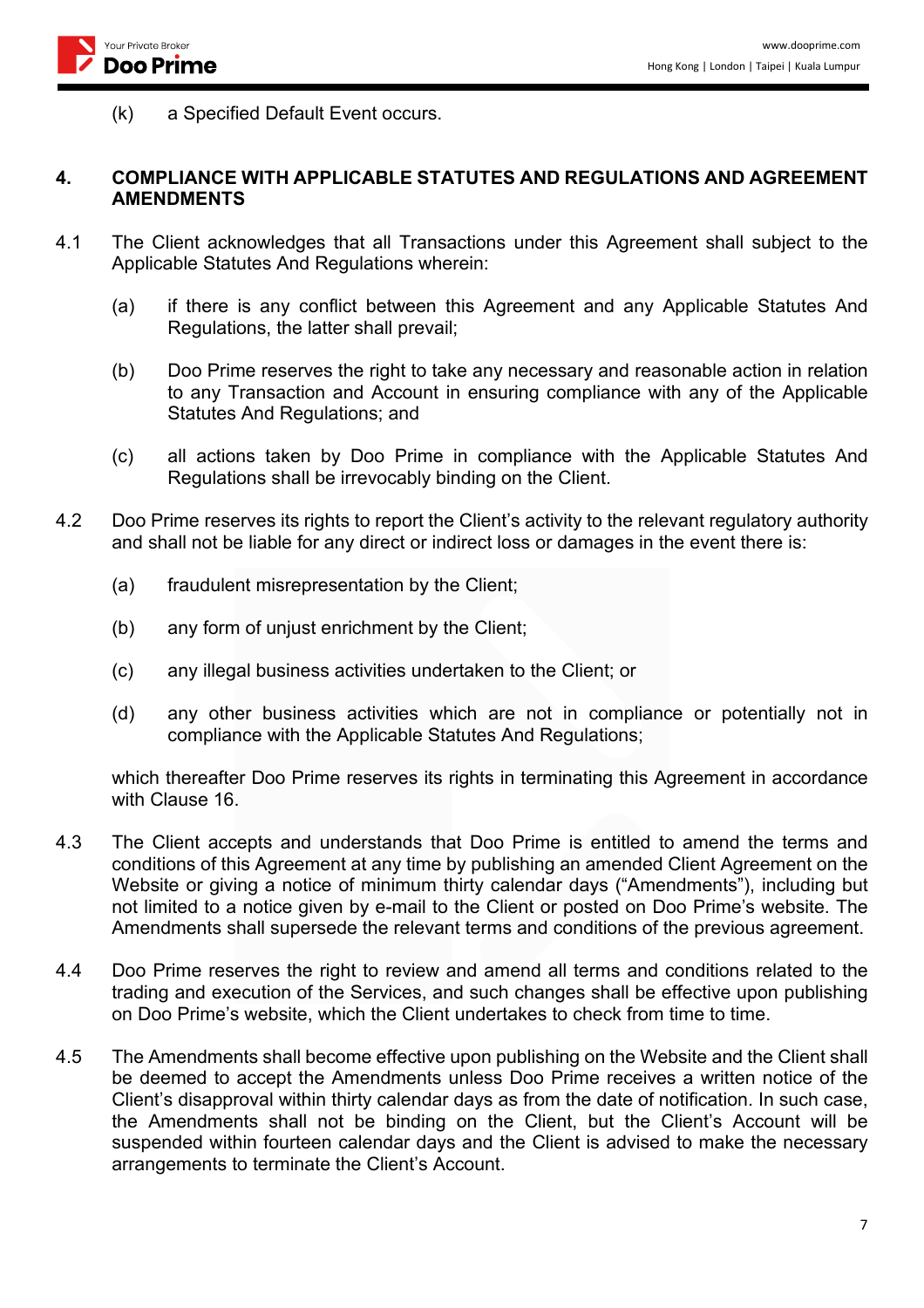

4.6 Doo Prime expressly reserves the right to use its Website to inform the Client about any changes in this Agreement and the posting of a notice on Doo Prime's website shall be deemed a valid notification of such changes to the Client. The Client undertakes to regularly review Doo Prime's website and/or regularly access his Account for any relevant information published.

### **5. CLIENT'S RISK DISCLOSURE AND ACKNOWLEDGEMENT**

- 5.1 The Client acknowledges that the Client has read the Risk Disclosure And Acknowledgement available on Doo Prime's website.
- 5.2 The Client understands that the Services on Doo Prime's website are highly speculative and may expose the Client's financial position to a high degree of volatility. The Client accepts, understands and is aware of the risks herein and is willing to undertake this risk.
- 5.3 All Services available on Doo Prime's Website shall not constitute as a solicitation or offer to transact the Services. Some Services are only limited to customers in certain countries and regions.
- 5.4 The Client acknowledges and accepts that:
	- (a) the Client is financially willing and capable of assuming the risk of trading in speculative investments;
	- (b) the Client is solely responsible for any profit or loss from the investment or trading decisions made;
	- (c) the Client's investment decisions will be based solely on his own evaluation of the market, financial circumstances and investment objectives wherein the Client undertakes not to hold Doo Prime liable for any trading loss incurred;
	- (d) the Client is responsible to maintain proper functional computer equipment, steady internet connection, operating system with sufficient anti-virus protection and back-up system to prevent damage and/or unauthorised access to the Client's Account and Trading Platform;
	- (e) past performance of an investment is not an indication of its performance in the future;
	- (f) some Services are contingent liabilities transactions and we can't provide any guarantee on their liquidity. Due to unforeseeable market circumstances:
		- (i) there may be difficulty in liquidating positions;<br>(ii) liquidation may only be possible at a large los
		- liquidation may only be possible at a large loss; or
		- (iii) the Client may be required to deposit additional large sums in a short period of time as Margin to secure the Client's positions from being liquidated at a loss;
	- (g) Transactions on markets in other jurisdictions may expose the Client to additional risks as such markets may offer different or inferior investor protection, and you are advised to understand the rules and risks prior trading in markets of other jurisdictions;
	- (h) all Transactions made on Trading Platform shall be deemed to have been made by the Client or his authorised representative;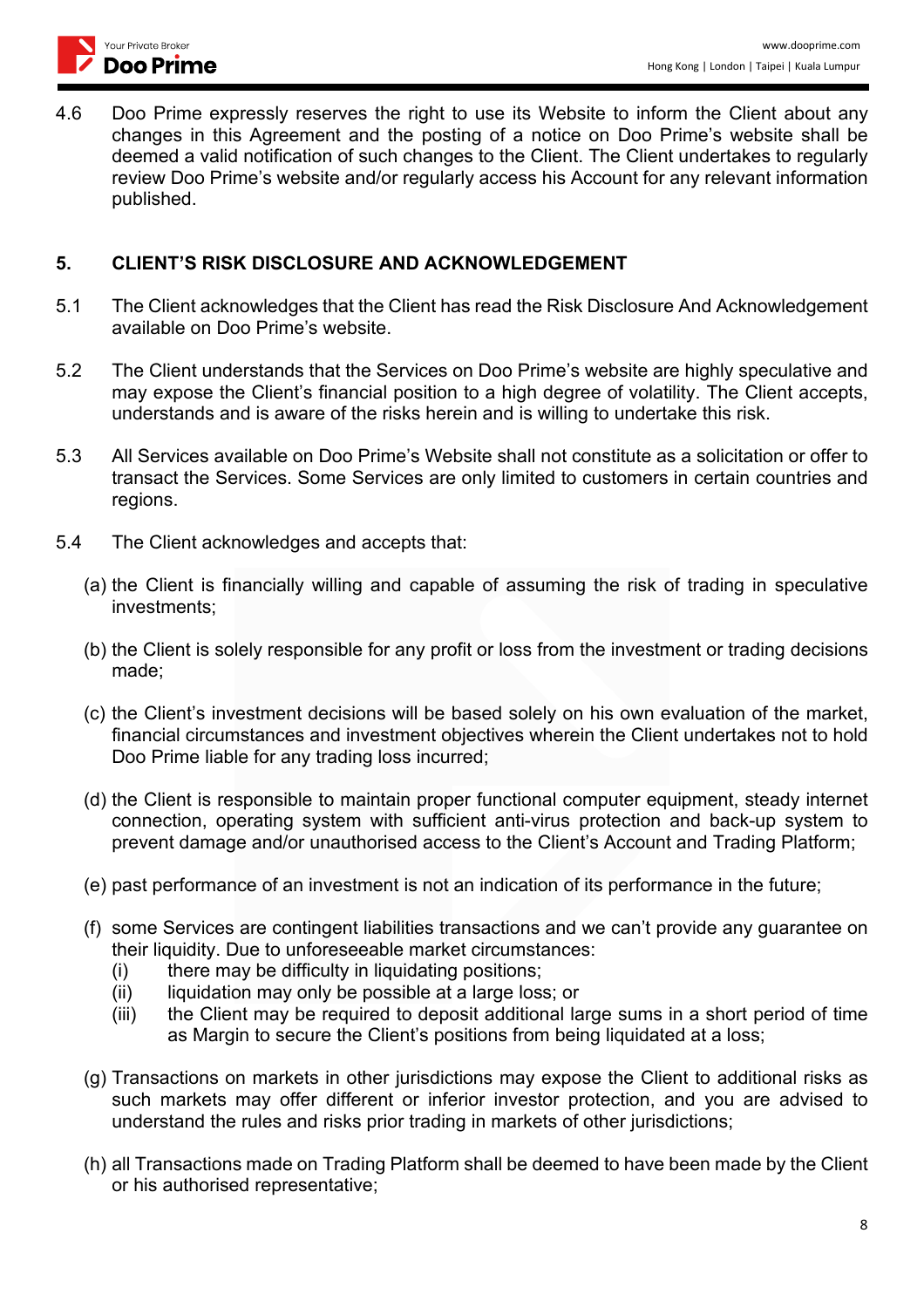

- (i) CFDs are complex instruments and comes with contingent liabilities and high risks of losing money rapidly due to leverage and the Client assumes all risks associated prior investing;
- (j) Transactions in futures are extremely risky where the gearing or leverage obtainable in futures trading meant that a small deposit or down payment can lead to large losses as well as gains;
- (k) trading on Margin is extremely risky and may result in loss of funds greater than the amount deposited in the Client's Account;
- (l) the Client is aware and understands the characteristics and risks in relation to each Services and the features of Trading Platform, and shall not trade or deal with each Services unless the Client accepts and understands so;
- (m)the Client has read this Agreement, agree to all the terms and conditions and independently evaluated the risks and merits of Doo Prime's Trading Platform and Transaction without relying on any representation and warranties otherwise mentioned in this Agreement;
- (n) the Client has independently evaluated the Applicable Statutes And Regulations in the Client's region and undertakes to enter this Agreement without violating any Applicable Statutes And Regulations;
- (o) if the Services are traded in a currency other than the currency of the Client's country of residence, any changes in the exchange rates may have a negative effect on its value, price and performance and may lead to losses for the Client.
- (p) Doo Prime shall not be liable for any loss or damages caused by failure, delay, interruption, malfunction in information, communication, or electronic systems, save for gross negligence or wilful default by Doo Prime;
- (q) due to rapid market fluctuation and unforeseeable events:
	- (i) a Stop Loss order may not be effective in limiting the loss incurred;
	- (ii) the Client may be required to deposit a substantial amount of funds in a short term to maintain the open positions;
	- (iii) there will be difficulty in liquidating some positions;
	- (iv)Doo Prime may exercise Margin Call and/or Stop Out in accordance with Clause 7 and Doo Prime shall not be liable for any loss suffered by the Client;
- (r) the Client is aware and understands the Fees payable for each Services;
- (s) Doo Prime's prices of trading instruments are obtained from our liquidity providers, and when the liquidity of Services are limited, there will be price gaps and liquidity shortages where Transactions may not be executed at the price and volume intended;
- (t) the prices of some Services available on the Trading Platform may be independent of any exchanges and Doo Prime is not obliged to follow the prices of other exchange platforms;
- (u) the Client should obtain the relevant details in relation to the intended investment, such as Margin Requirements, positions and/or volume limits etc;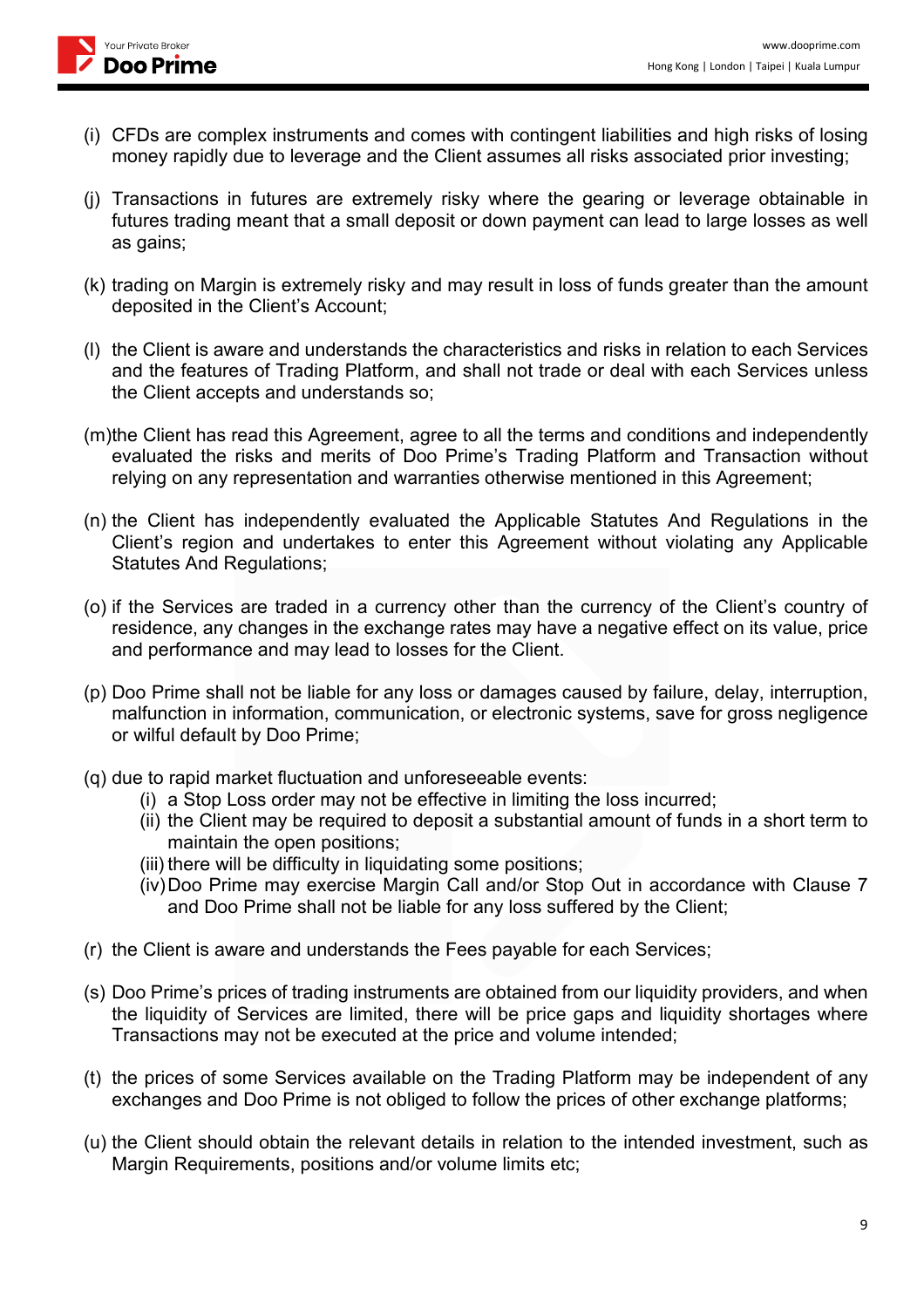

- (v) the Client is liable for his taxes and/or other duty in ensuring compliance with the Applicable Statutes And Regulations; and
- (w)in the event of Doo Prime's insolvency or involvement in a debt restructuring mechanism, the Client may not fully recover the funds or properties deposited in the Account;
- (x) Doo Prime shall not be under any obligation to inform the Client any occurrence of Corporate Event, and shall not be liable for any loss for doing so;
- (y) Doo Prime shall not engage any business relationships with individuals or companies of certain jurisdictions, as updated from time to time on Doo Prime's Website. Doo Prime reserves the right to amend its prohibited country list at any time without prior notice;
- (z) the transactional data, trade and trading product details (except for the Client's Personal Data) from the Trading Platform remains the sole property of Doo Prime, and Doo Prime reserves the right to act upon it if necessary or deemed appropriate and reasonable by Doo Prime; and
- (aa) that CFD trading does not give the Client any right to the underlying instrument of the Transaction, and depending on its nature, the Client may be liable to make further payments when the Transaction fails.
- 5.5 The risks disclosed in this Agreement and the Risk Disclosure And Acknowledgement Notice are non-exhaustive and may not have disclosed or explained all of the risks associated in dealing with the Services. The Client should seek independent advice if the Client does not understand the risks explained herein.

### **6. CLIENT'S REPRESENTATIONS AND WARRANTIES**

- 6.1 The Client represents and warrants to Doo Prime, and agree that each such representation and warranty is deemed repeated each time the Client open or close a Transaction by reference to the circumstances prevailing at such time, that:
	- (a) the Client is an individual of sound mind, full age and legal competence, or if the Client is a corporate body, the Client warrants that he is legally incorporated and the authorised representative shall have full authority in dealing with the Account;
	- (b) the Client has obtained all corporate, governmental, regulatory and other consents or approvals necessary for the execution, delivery and performance of this Agreement;
	- (c) the Client has full power and lawful authority to execute, deliver and perform this Agreement;
	- (d) no winding-up petition has been presented, no order of court has been made, no bankruptcy action has been initiated against the Client, no resolution has been passed for the windingup of the Client or for the appointment of liquidator or a provisional liquidator of the Client;
	- (e) the Client is not a politically exposed person, close associate of politically exposed person, non-government organisation, or embassy;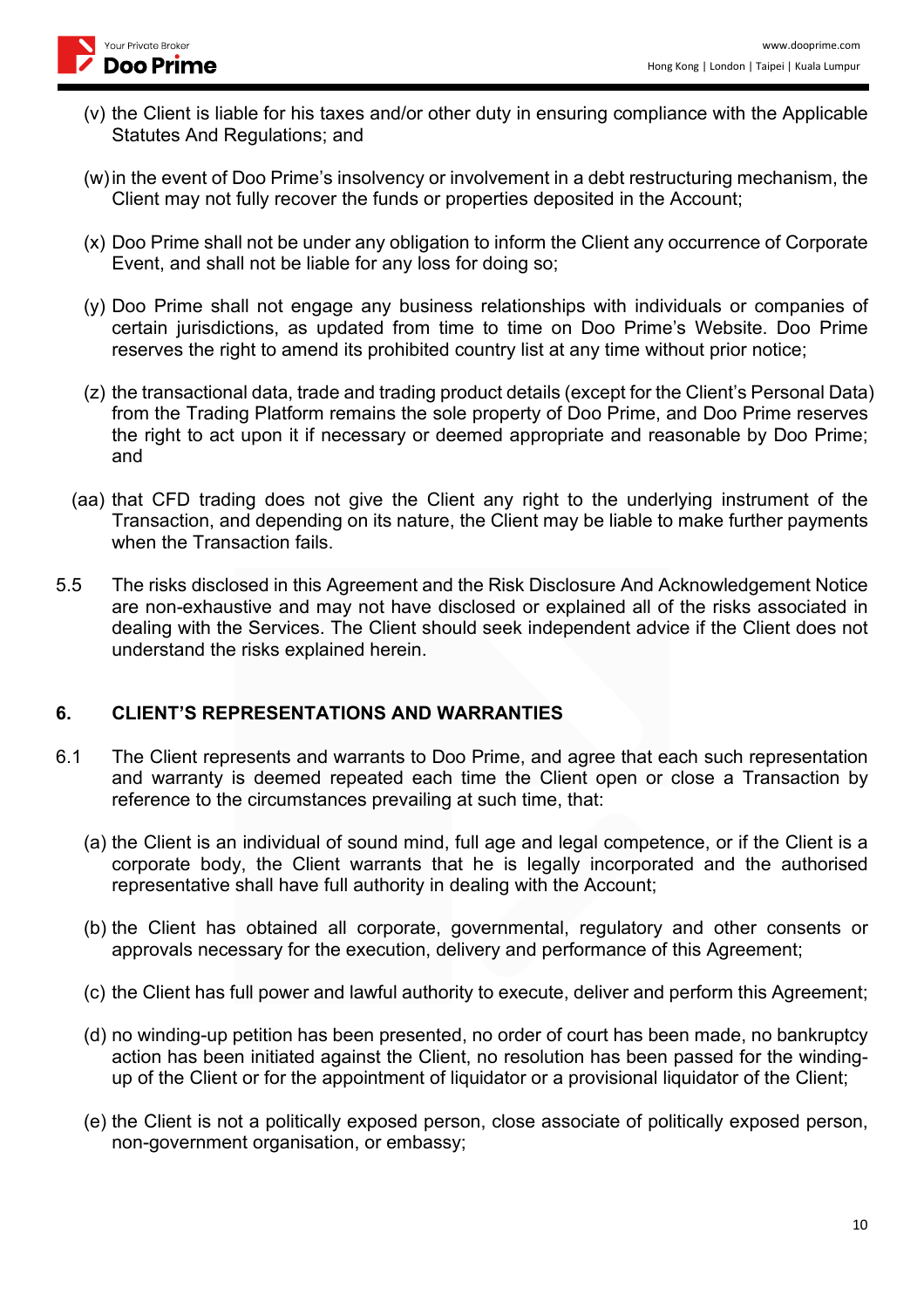

- (f) the Client has no businesses in defence, military, atomic power, adult entertainment, marijuana, gambling;
- (g) the information provided to us in the Client's application form and at any time thereafter is true and accurate;
- (h) the Client is duly authorised to execute and deliver this Agreement, to enter into each Transaction and to perform the Client's obligation hereunder and has taken all necessary action to authorise such execution, delivery and performance;
- (i) the Client will enter into this Agreement and each Transaction as principal unless the Client has informed Doo Prime otherwise in writing or the Client is acting in accordance with a power of attorney;
- (j) any persons representing the Client in executing a Transaction or authorised to execute a Transaction will have been duly authorised;
- (k) execution of this Agreement and each Transaction will not violate any Applicable Statutes And Regulations, law, statutes or regulations applicable to the Client;
- (l) the Client is not entering this Agreement under duress or otherwise persuaded or forced to enter this Agreement;
- (m)this Agreement, each Transaction and obligations created herein are legally binding and enforceable against the Client;
- (n) the Client undertakes to notify Doo Prime as soon as reasonably practicable any changes of his personal details or other information relevant to this Agreement;
- (o) the Client has not breached any terms and conditions of this Agreement as of the date of this Agreement;
- (p) the Client has read, understood and undertakes to comply with this Agreement, and the documents mentioned in Clause 1.3 at all times;
- (q) upon request, the Client shall provide Doo Prime with any information or evidence required to comply with this Agreement;
- (r) use the Services, Trading Platform, services by Doo Prime's payment service providers and other service providers in good faith and for own trading purposes, and shall not use it for purposes other than this Agreement;
- (s) use the Services, data and information on the Trading Platform in compliance with Applicable Statutes And Regulations and for the purposes of this Agreement;
- (t) that all the funds which will be used or deposited to Doo Prime, Doo Prime's related companies, affiliates, payment services providers, payment gateway providers and their respective banking services providers shall not subject to any charges, liens or other encumbrances or originate in any way from illegal activities, including but not limited to drug trafficking, abduction, money laundering, or other criminal activity;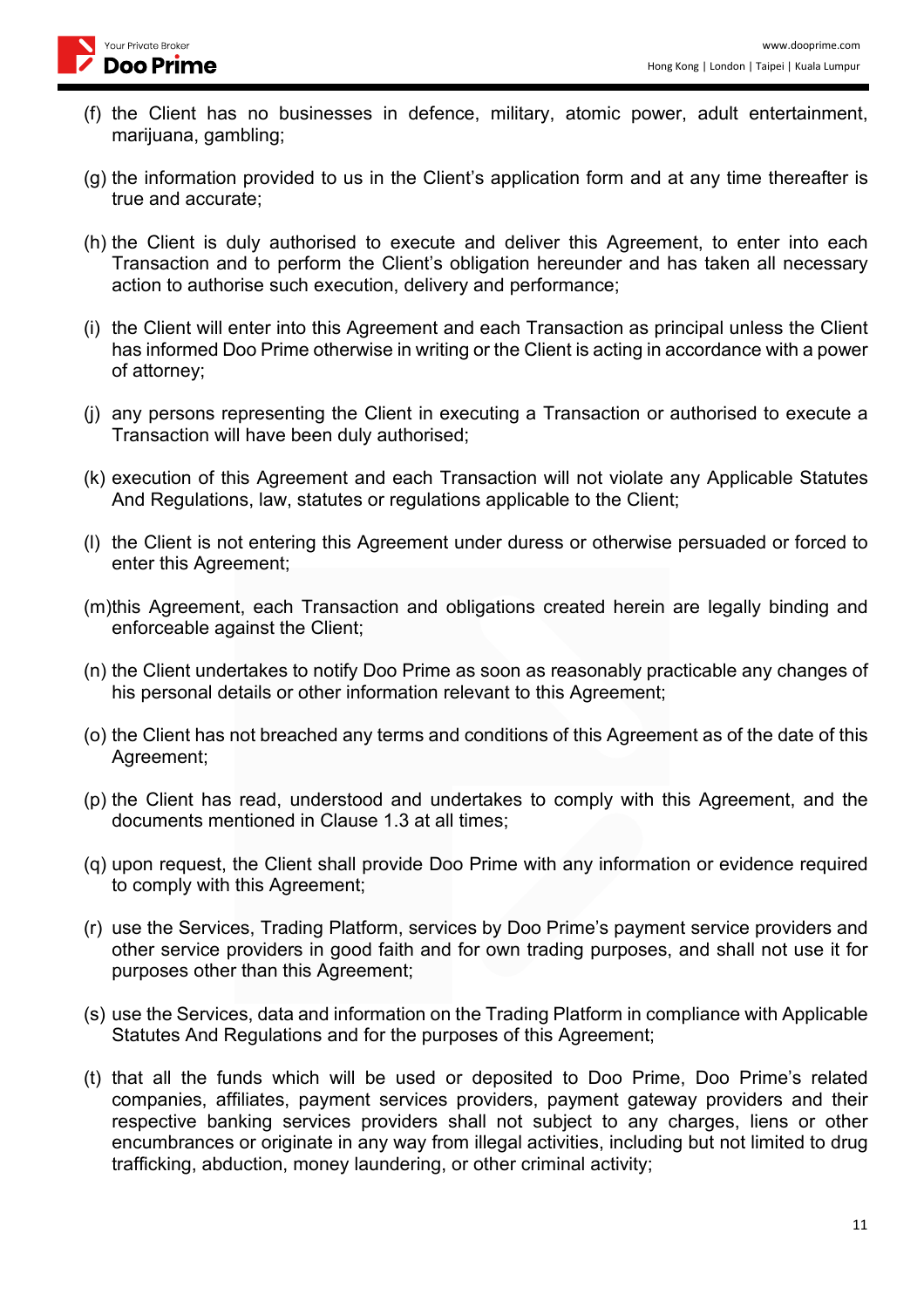

- (u) at all times comply with all Applicable Statutes And Regulations;
- (v) the Client is willing and financially able to sustain a total loss of all the Client's funds paid to us as a result of performing the Transactions;
- (w)the Client has installed and implemented appropriate means of anti-virus protection and undertakes to indemnify Doo Prime for any resulting loss or damages for breach of this clause;
- (x) to bear all applicable personal taxes and indemnify Doo Prime from any loss or damages as a result of breaching this clause;
- (y) Doo Prime may use the name, logo, trademark, or brand of the Client for marketing and promotion purposes;
- (z) the Client shall inform Doo Prime any breaches or potential breaches of this Agreement by the Client whereby this Agreement may be voidable at Doo Prime's discretion in the absence of such notifications.
- 6.2 The Client represents and warrants to Doo Prime not to:
	- (a) use the Trading Platform, services by Doo Prime's payment service providers and other service providers for any unlawful purposes;
	- (b) negligently or maliciously interfere, disrupt, overload or delay the operation of the Trading Platform, Doo Prime's payment service providers and other service providers;
	- (c) use any software, programs, algorithms or applications other than those provided by us, either directly or indirectly to:
		- (i) manipulate or take unfair advantage of the Trading Platform, services by Doo Prime's payment service providers and other service providers; or
		- (ii) apply any arbitrage practices (such as but not limited to latency abuse, price manipulation or time manipulation) that aims to manipulate or take unfair advantage of the way in which we construct, provide or convey our bid or offer prices.
	- (d) adopt any trading strategies aimed at exploiting errors in prices and/or trading at offmarket prices, or take advantage of internet delays;
	- (e) perform any malicious carry trade, carry trade in bad faith or other similar trading strategies to take advantage of differences in interest rates of foreign currencies;
	- (f) perform any Transaction, either by yourself or acting in concert with others:
		- (i) which will have a declarable interest in the relevant company set by the applicable security exchange regulations;
		- (ii) in relation to:
			- (aa) a placing, issue, distribution or other analogous event;
			- (bb) an offer, take-over, merger or other analogous event; or
			- (cc) any other corporate finance style activity;

which you are involved or otherwise interested;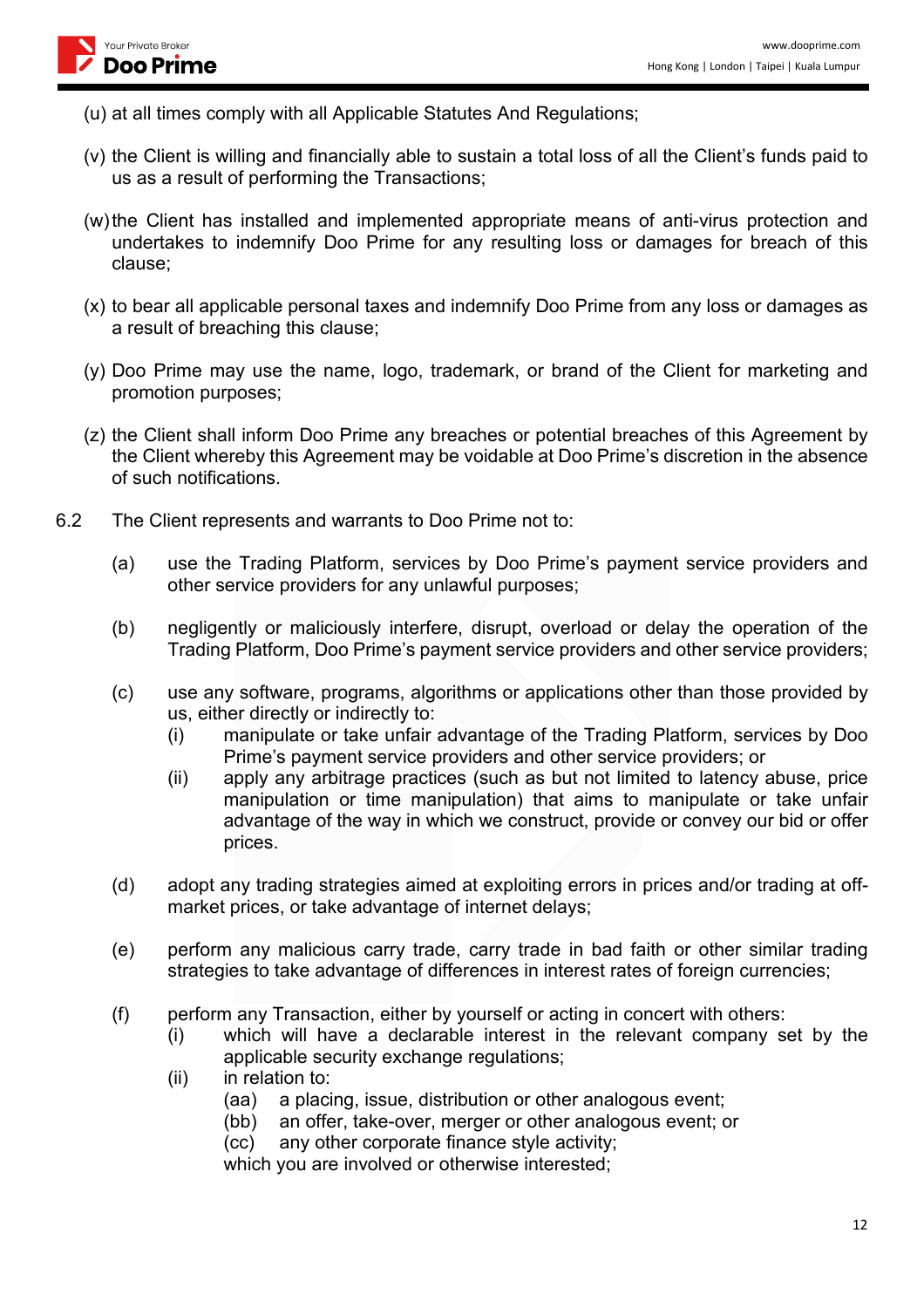- (g) breach any of the Applicable Statutes And Regulations;
- (h) breach any material terms of this Agreement;
- (i) decompile, decode or disassemble any of our algorithm, software or application;
- (j) open or close a Transaction or position that contravenes any primary or secondary legislation or other law against insider dealings, market manipulation, market abuse, related party transaction or other market distortion behaviour which is in breach of Applicable Statutes And Regulations.
- 6.3 In the event the Client breaches any representation or warranty under this Clause 6, the Client acknowledges that Doo Prime reserves the right and may at its discretion:
	- (a) suspend or terminate the Client's Account;
	- (b) freeze the Client's Money in the Account;
	- (c) suspend or terminate any Transaction; or
	- (d) terminate this Agreement.

#### **7. CLIENT'S ACCOUNT**

#### **7.1 ACCOUNT OPENING**

- 7.1.1 The Client is required to fill up the registration form online, choose the trading platform and type of accounts desired during the Account registration. The Client should read and understand the features and limitation of each type of accounts prior to Account registration. Doo Prime shall inform the Client when the Account is successfully registered.
- 7.1.2 Doo Prime reserves the right in refusing registration of Account for any reason and may change the features of Account at any time by giving notification to the Client or on Doo Prime's website.
- 7.1.3 The Client authorises Doo Prime to use all information provided by the Client to conduct credit report searches or other available searches to verify the Client's identity.
- 7.1.4 Unless expressly agreed in writing or in the event a power of attorney is applicable, the Client warrants that the Client will open each Account with Doo Prime as principal and not as agent for an undisclosed person. The Client shall be responsible for performing his obligations under the Transactions and bear all legal obligations under the Account.
- 7.1.5 The Client shall be responsible in securing the Account ID and password, and shall immediately notify Doo Prime in the event there is:
	- (a) any loss, theft or unauthorised use of the Account ID and password;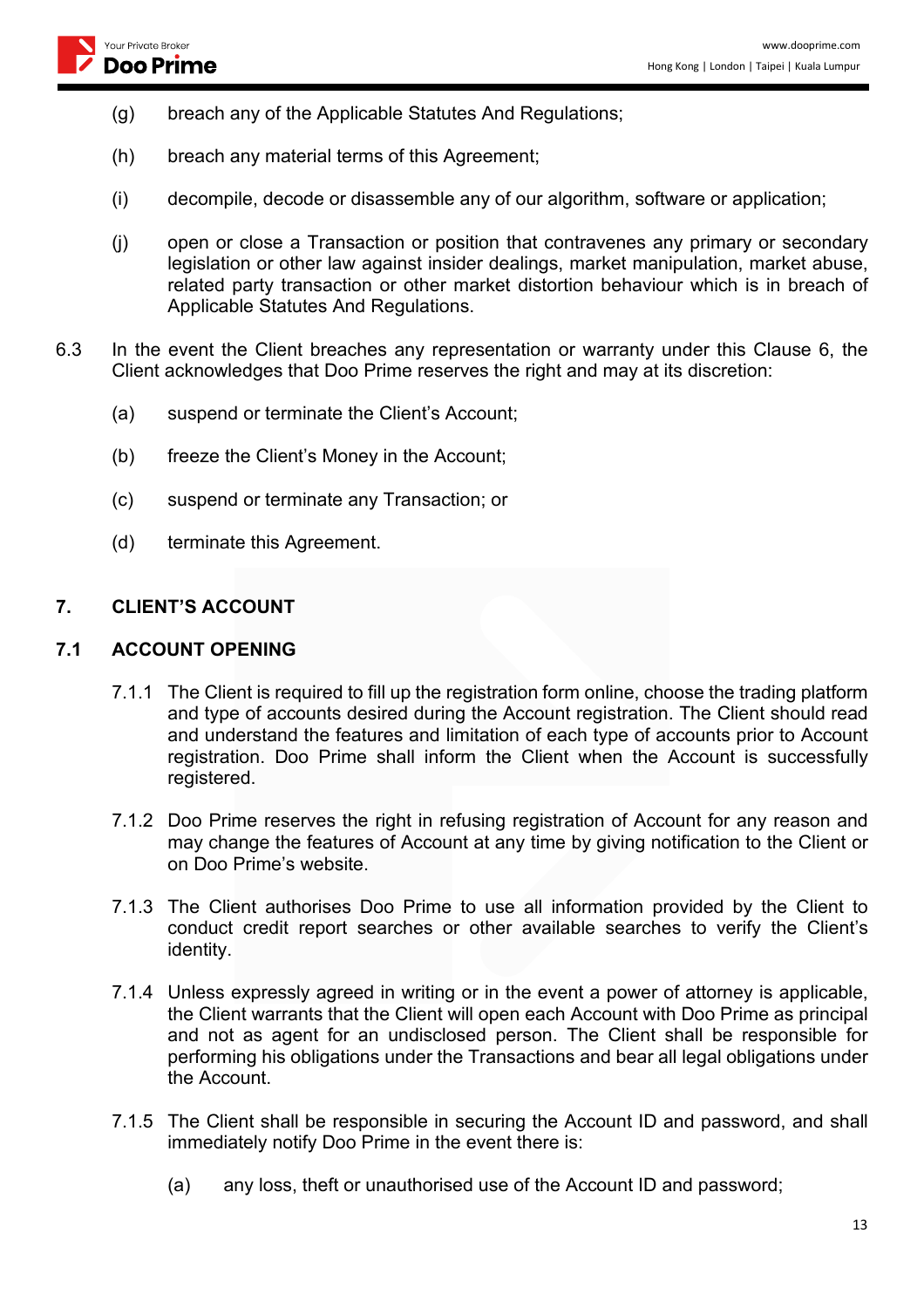

- (b) any inaccurate information in the Account or Transaction; and
- (c) any receipts of confirmation of a Transaction which the Client has not placed.
- 7.1.6 If there has not been any Transaction or Account activities for three months, Doo Prime is entitled to terminate the Account after notifying the Client at the last known email and service address. Doo Prime shall deposit any positive cash balance to the Client's bank account subject to Clause 10 and deduction of any applicable Fees.

#### **7.2. BASE CURRENCY OF ACCOUNT**

- 7.2.1 The Client may choose the currency available on Doo Prime's website as the Base Currency for the Account during Account registration.
- 7.2.2 In the event the sums deposited in the Account is in a currency other than the Base Currency, Doo Prime shall automatically convert the sums into the Base Currency at the prevailing conversation rate.
- 7.2.3 When a withdrawal or refund is performed from the Client's Account, Doo Prime reserve the right to remit the funds in the same currency in which such funds were initially received by us. In the event such withdrawal or refund is made in a currency other than Base Currency, Doo Prime shall automatically convert the sums into such currency at the prevailing conversation rate.
- 7.2.4 The Client shall bear any incurred bank transfer fees and currency conversation rate for depositing or withdrawing funds from the Account.

#### **7.3. TRADING PLATFORM**

- 7.3.1 Doo Prime grants the Client access to trade the Services via its MetaTrader 4 and MetaTrader 5 trading platform ("Trading Platform").
- 7.3.2 Prior to any trading activity, the Client is required to download and install the Trading Platform from Doo Prime's website. The Trading Platform shall solely be utilised for the purposes of Services in accordance with this Agreement.
- 7.3.3 Doo Prime makes no express or implied representation:
	- (a) that the Trading Platform shall or will be uninterrupted, error-free or available at all times; and
	- (b) that the Trading Platform is free from viruses, bugs or anything else with destructive properties.
- 7.3.4 Doo Prime shall use its best endeavours and all reasonable commercial efforts to resolve all technicality and technological errors in the following priorities and timeframe: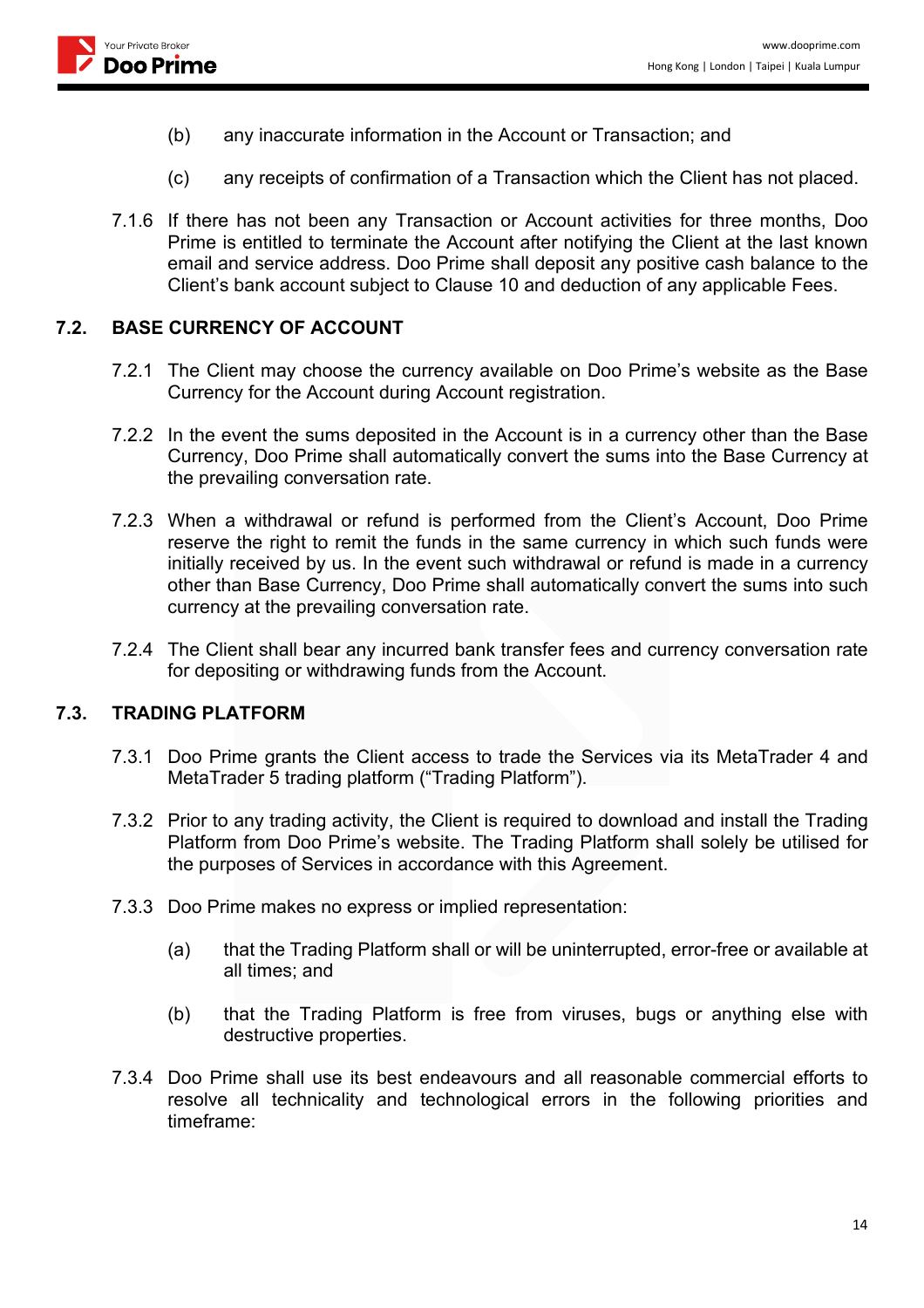

| <b>Priorities</b> | <b>Description</b>                                                                                                                                                                                                                                                                                                                                                             | <b>Processing</b><br><b>Time</b> |
|-------------------|--------------------------------------------------------------------------------------------------------------------------------------------------------------------------------------------------------------------------------------------------------------------------------------------------------------------------------------------------------------------------------|----------------------------------|
| 1. High           | Seriously affect normal business transactions<br>and fail to execute core business activities, which<br>is often caused by the following factors:<br>The breakdown of servers or operating<br>systems;<br>The breakdown of core functions or<br>dependent applications of systems;<br>Including but not limited to the factors<br>$\overline{\phantom{a}}$<br>mentioned above. | 1 hour                           |
| 2. Middle         | Affect normal business and have negative<br>impacts on business operations, but core<br>functions can still be operated normally, which is<br>often caused by the following factors:<br>- Version updates of software or system;<br>Modification or revision of core functions;<br>Including but not limited to the factors<br>mentioned above.                                | 4 hours                          |
| 3. Low            | Affect normal business but have no negative<br>impacts on actual business operations.                                                                                                                                                                                                                                                                                          | 24 hours                         |

- 7.3.5 The Client acknowledges that the Trading Platform may expose the Client to risks associated with the download and/or use of software that may not be compatible with your computer equipment and that the Client accepts such risks, including but not limited to failure of or damage to hardware, software, communication lines or systems.
- 7.3.6 Doo Prime reserves the right to add, modify, amend, reject or remove the Trading Platform, Services or Transaction at its discretion. Doo Prime shall use its best endeavours to notify the Client within a reasonable time prior to any modification, rejection or removal of the Trading Platform, Services or Transaction. Doo Prime is not obliged to provide any explanation for this and the Client acknowledges that Doo Prime shall not be liable to the Client for doing so.

### **7.4 ORDERS BY THE CLIENT**

- 7.4.1 Doo Prime will handle the Transactions in accordance with the Execution Policy available on Doo Prime's website. The Execution Policy shall be a part of this Agreement and is incorporated herein by reference, and shall be applicable to all Transactions entered into by and between the Client and Doo Prime. Doo Prime will notify the Client of any material changes to the Execution Policy, but the Client undertakes to check for any other changes to the Execution Policy from time to time at Doo Prime's website.
- 7.4.2 Unless otherwise directed by the Client, Doo Prime has the discretion to select the marketplace to which to route any of the Client's Transaction in accordance with the Applicable Statutes And Regulations.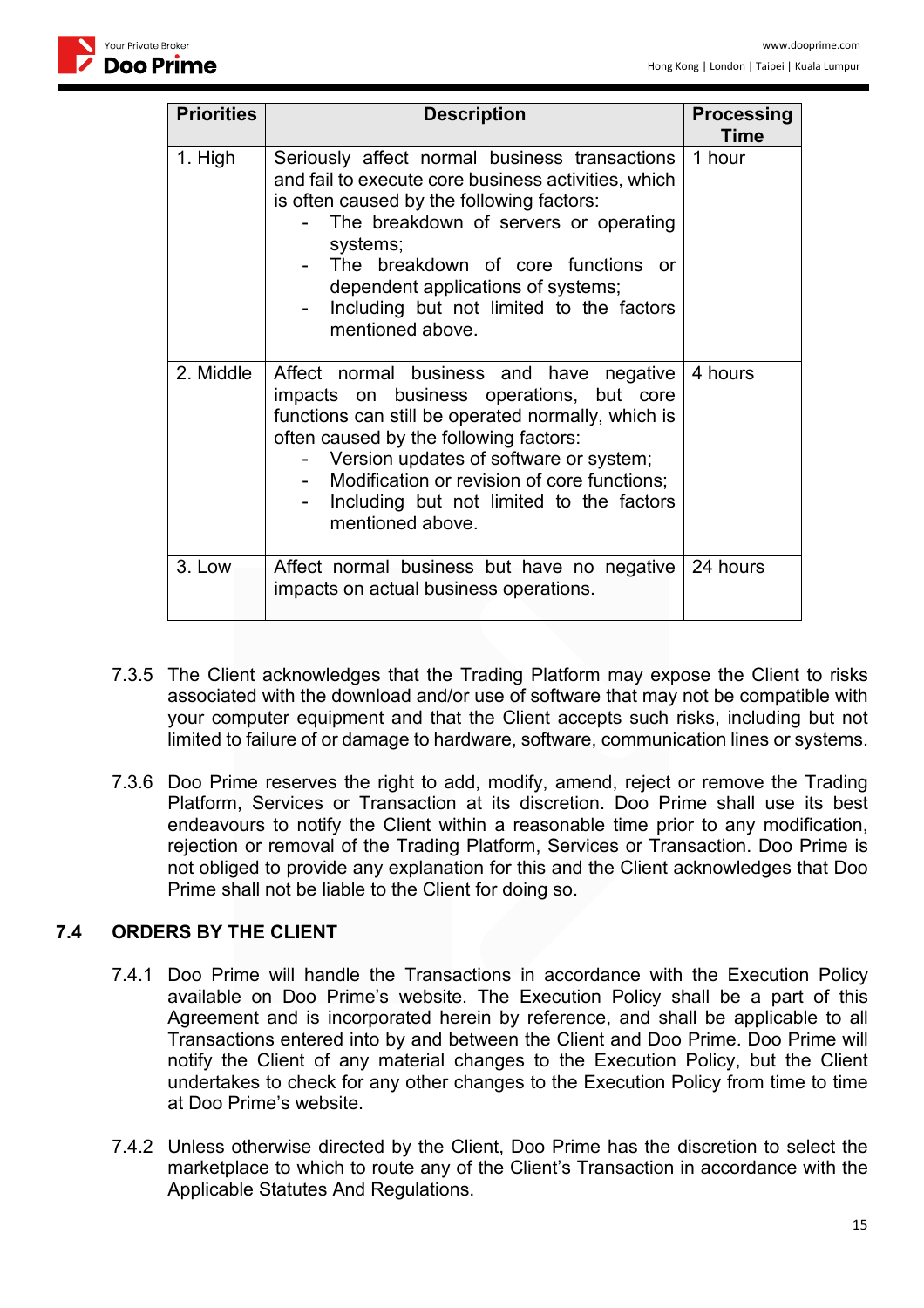- 7.4.3 Doo Prime undertakes to use its best endeavours in performing Transactions. The Client acknowledges that the Transactions may not be completed for reasons beyond the control of Doo Prime. Doo Prime may defer execution of any Transaction if Doo Prime believe it is not reasonably practicable to act upon it within a reasonable time, and Doo Prime shall not be liable for any loss arising from such deferral. Doo Prime shall only accept order instructions transmitted via the Trading Platform.
- 7.4.4 Doo Prime does not represent or warrant that every Transaction will be executed at the most competitive price and that all prices shown may subject to constant change as a result of the following varying factor:
	- (a) Doo Prime may not have access to every market at which the Services are traded;
	- (b) Services at certain volume and pricing may be limited;
	- (c) change of Applicable Statues And Regulations, systems delays, or system failures may prevent or delay the Transactions or Transactions to be executed at the intended pricing;
	- (c) technical conditions, e.g. the transfer rate of data network and rapid market conditions.
- 7.4.5 The Client authorises and acknowledges that Doo Prime may delegate the Transactions to another executing broker for execution, including but not limited to Doo Prime's related company or a non-affiliated third party, of which Doo Prime's rights and obligations under this Agreement shall be applicable to them.
- 7.4.6 Doo Prime reserves its rights to suspend, reject any Transaction, delay or restrict the Client's trading activity (including but not limited to controlling maximum Transaction amount, size and Doo Prime's total exposure to the Client) and the Client shall comply with any reasonably restrictions that Doo Prime may notify the Client with respect to the Client's activities on the Trading Platform, including but not limited to the limitations on the size of Transactions or other applicable conditions in the following circumstances:
	- (a) a Specified Default Event or a Force Majeure Event occurs;
	- (b) any Fees owed by the Client is overdue;
	- (c) enforcement by the regulatory authority or Applicable Statues And Regulations;
	- (d) the Margin under Clause 7.6 has not been complied with;
	- (e) disruption, failure or error of Trading Platform, Services, software, third party software, equipment, Doo Prime's payment service provider, other service provider or any other technicality error;
	- (f) under abnormal market conditions;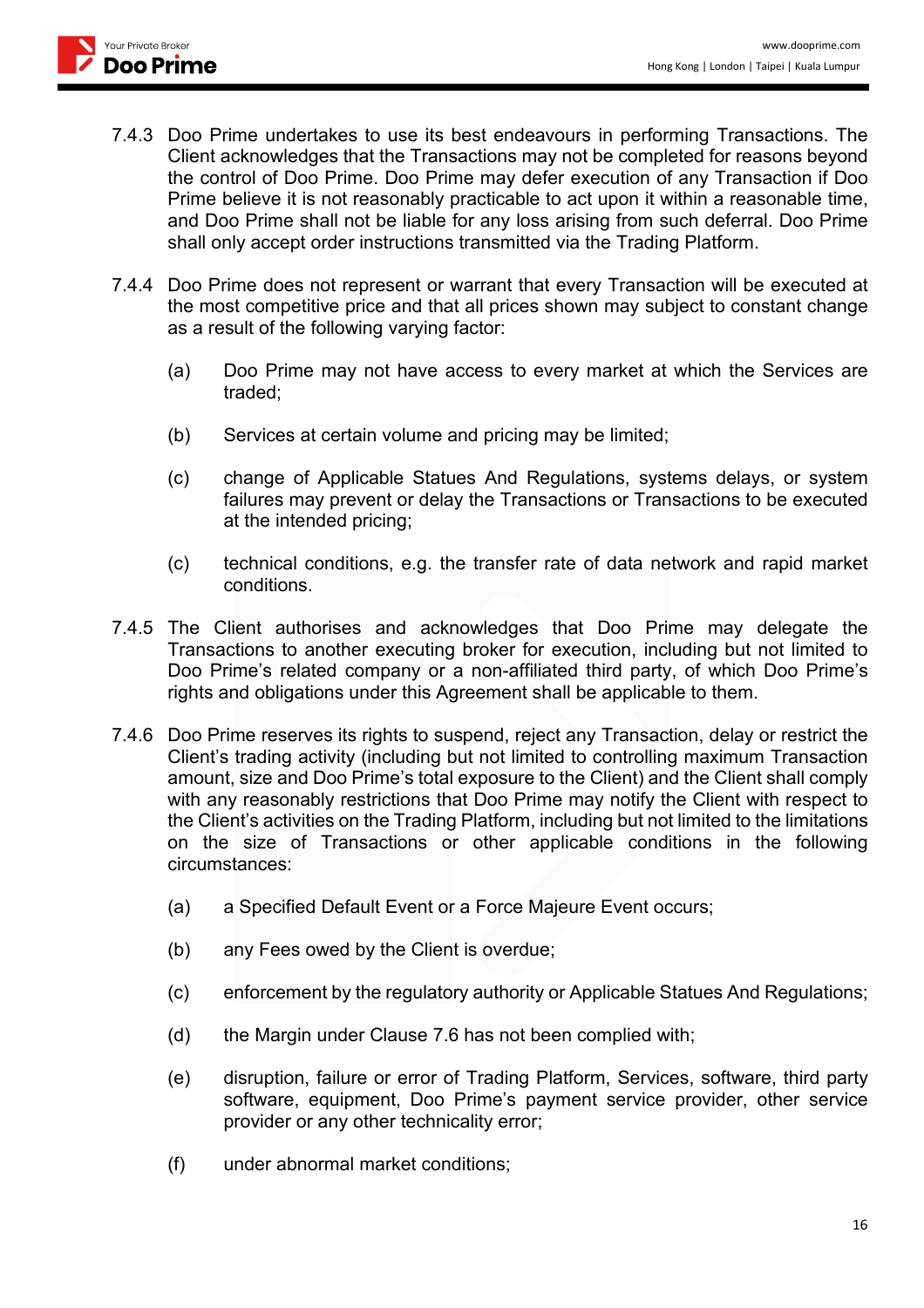

- (g) it is impossible to proceed with the Transaction due to insufficient or excessive volume of trade;
- (h) where Doo Prime has reasonable doubts on the legality or validity of the Transaction;
- (i) the Account is suspended;
- (j) Doo Prime has sent a notice of termination to the Client;
- (k) any event that impairs or restricts the Trading Platform to function on a normal basis;
- (l) the Transaction derives from a Manifest Error;
- (m) the relevant market exchange is not open for trading;
- (n) the Client does not have sufficient funds to cover the cost of the Transaction;
- (o) the Client has exceeded the trading limit applicable;
- (p) Doo Prime or its related party may be in breach of Applicable Statutes And Regulations by proceeding with the Transaction;
- (q) when the Client has utilized network facilities to arbitrage;
- (r) any circumstances Doo Prime deems fit.
- 7.4.7 The Client can execute Stop Loss for the Services, which may be amended or cancelled by the Client before the trading conditions are fulfilled. The Client acknowledges that cancellation or modification of the Stop Loss is not possible after the trading conditions are fulfilled. Doo Prime shall not be held liable for any loss or damages for any failure in such cancellation or modification.
- 7.4.8 Third party products or services or provided on an "as is where is" basis. Doo Prime makes no representation and warranties (including but not limited to accuracy or completeness) in relation to any third party products or services. Doo Prime shall not be obliged to support or maintain any third party products or services, nor will Doo Prime have any liability, regardless of the nature of the claim or the nature of the claimed or alleged damages, including, without limitation, direct, indirect, incidental, consequential or punitive damages, for any claims arising from or related to the use or distribution of the third-party products and services.
- 7.4.9 In the event of a Manifest Error, Doo Prime reserves the right, without prior notice:
	- (a) to not take any action at all;
	- (b) to amend any Transaction deriving or involving a Manifest Error in good faith so as to reflect what Doo Prime reasonably consider in Doo Prime's discretion; or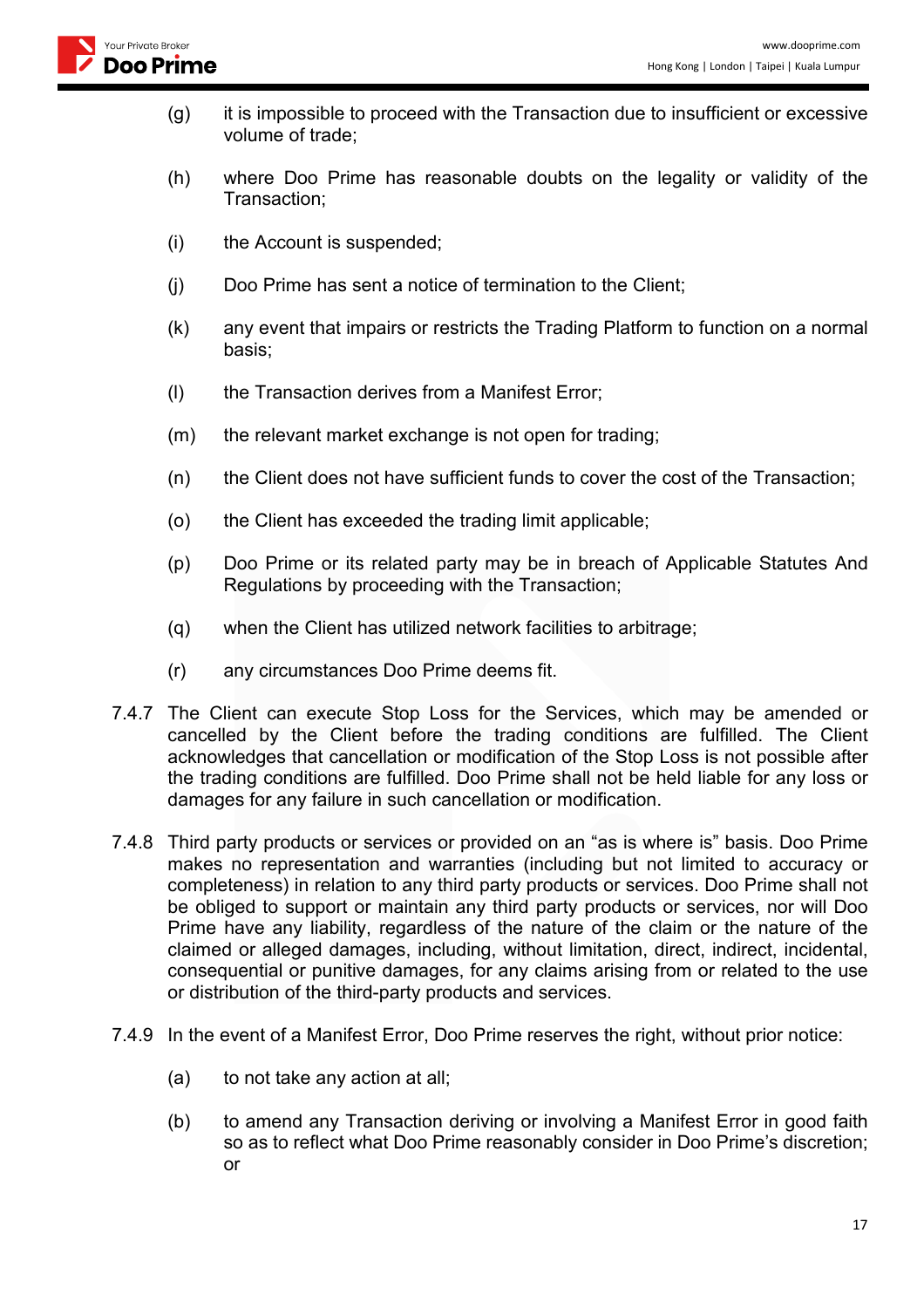

- (c) to close any Transaction deriving or involving a Manifest Error at the prevailing market price;
- (d) to void the Transaction deriving or involving a Manifest Error.

Doo Prime shall take into account all market information prevailing at the time of the Manifest Error, determine whether the situation amounts to a Manifest Error and thereafter act fairly towards the Client.

- 7.4.10 Doo Prime shall not be liable for any loss, including loss of profits, income or opportunity to the Client suffered as a result of Manifest Error.
- 7.4.11 Doo Prime reserves the right to take the following action in the event of a Corporate Event:
	- (a) modify Margin;
	- (b) amend any necessary details in relation to the exercise, settlement, payment or terms related; and
	- (c) determine the effective date of such amendment.

#### **7.5. CLIENT'S MONEY**

- 7.5.1 All money transferred to Doo Prime by the Client shall be known as "Client Money" for the purposes of this Agreement.
- 7.5.2 The Client Money shall be held on trust by Doo Prime for the Client and the Client Money shall be segregated from Doo Prime's bank account at all times. Doo Prime may hold the Client Money and the money of other clients in the same account and it might not be possible to clearly segregate the Client's Money from the other client. Doo Prime shall retain the necessary records and Client Account details to distinguish this.
- 7.5.3 The Client acknowledges that Doo Prime may hold or deduct Client Money on the Client's behalf in an account with an approved bank or third party where:
	- (a) the account may be subject to set-off rights, security or lien by Doo Prime, the bank or third party, or Doo Prime is required to do so by any regulatory authority; and
	- (b) in the event of the insolvency of the bank or the third party, Doo Prime shall not be liable for any loss or damages against the Client.
- 7.5.4 It is not Doo Prime's policy to pay interest on the Client Money within the Account. The Client acknowledges and agrees in waiving any entitlement to any interest from the Client Money.
- 7.5.5 Doo Prime may without prior notice, apply and/or transfer any or all funds in the Account in order to settle the Client's present, future or contingent liabilities owed to Doo Prime.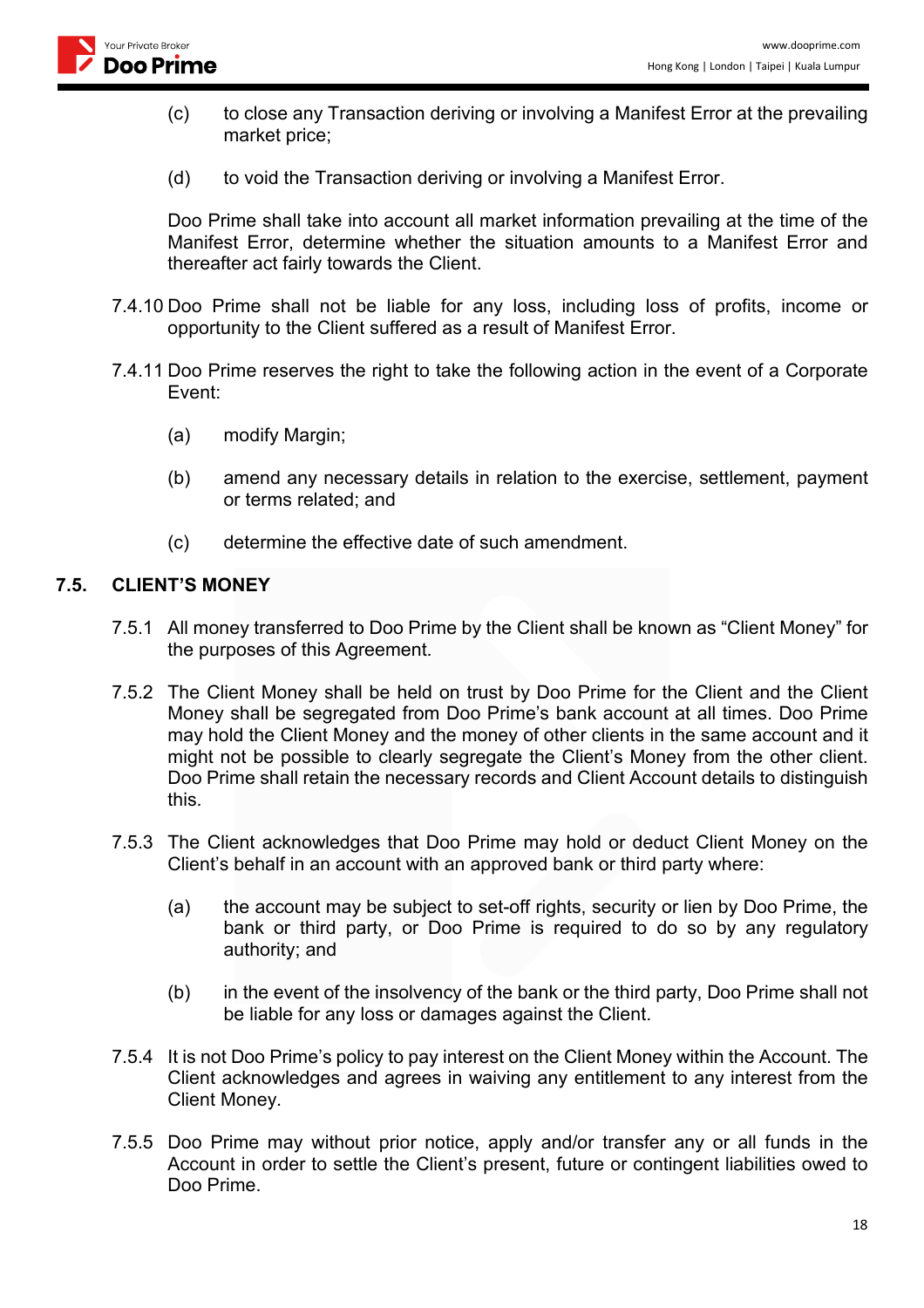7.5.6 The Client consents in Doo Prime retaining any interest acquired from the Client Money subject to Applicable Statutes And Regulations.

#### **7.6. ACCOUNT MARGIN**

- 7.6.1 The Client acknowledges and understands the high-risk nature of margin trading and the Client may lose funds greater than the amount deposited in the Account.
- 7.6.2 The Client undertakes to provide the Initial Margin in the Account to open a Transaction for any Services. Doo Prime reserves the right to reject the Client's instruction to open a Transaction if the Free Margin is less than the Margin required to secure this position.
- 7.6.3 When a Stop Out occurs, the Client understands that force closing of the opened positions shall occur without any prior notice to the Client. In the event there is additional amount due in the Account which arise after force closing of the opened positions, the Client undertakes to pay the amount balance due to Doo Prime.
- 7.6.4 Doo Prime reserves the right in refusing to open new positions and close any of the Client's highest loss-making positions without any prior notice to the Client in the event:
	- (a) the Client has three or more open positions in the Account; and
	- (b) the Margin Call occurs.
- 7.6.5 Doo Prime's delay or failure in exercising Clause 7.6.4 shall not waive Doo Prime's rights to do so in the future.
- 7.6.6 In the event Margin Call occurs, the Client is advised to:
	- (a) limit his trade exposure by closing trade; or
	- (b) deposit funds into the Account to meet the Margin Requirement.
- 7.6.7 Doo Prime reserves the right to restrict the amount and number of open positions if the Margin Requirement is not maintained by the Client.
- 7.6.8 Doo Prime may from time to time send the Client reminder in relation to the Client's Margin Requirement or the possibility of the Client's Margin Call occurring. Doo Prime reserves its rights to amend the Initial Margin, Margin Level and Margin Requirement at any time by giving three Business Days' notice prior the amendment's effective date. The Client undertakes to check and monitor the Client's Margin Level and Margin Requirement at all times.
- 7.6.9 Doo Prime reserves its rights to close open positions at market prices, limit the size of the Client's open positions, reject Transactions or change the Margin, including but not limited in the following circumstances;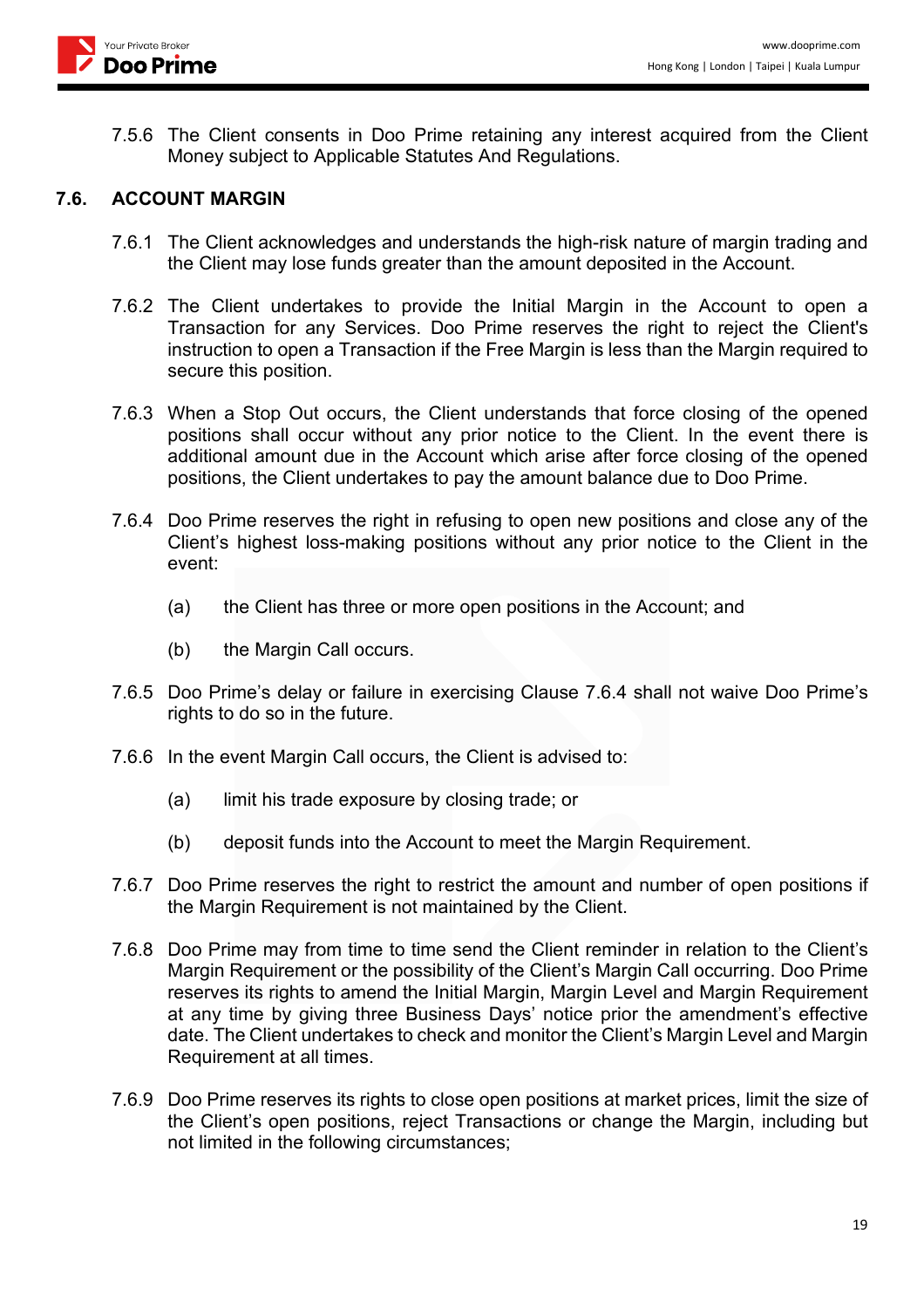- (a) there is a change in volatility in the market which Doo Prime base, or to which Doo Prime in any way relate;
- (b) there is a change in the Client's credit risk;
- (c) a company whose investments or positions represents all or part of the Client's Transaction is undergoing a Corporate Event;
- (d) a Force Majeure Event or Specified Default Event occurs;
- (e) the Client failed to meet the Margin Requirements;
- (e) any change to the Applicable Statutes And Regulations.
- 7.6.10 The Client acknowledges that additional payment of Margin may be necessary if:
	- (a) the Transaction fails or there has been a change in pricing of the Services;
	- (b) when the Account shows a negative balance; or
	- (c) Doo Prime reasonably thinks such payment is necessary to protect Doo Prime against loss or risk of loss on present, future or contemplated Transactions.
- 7.6.11 The Client acknowledges that when the Client opens a position, Doo Prime shall retain the right to transfer funds in the Margin Requirement to Doo Prime's designated bank account to secure any repayment obligation from the Client.
- 7.6.12 Margin Call and Stop Out, when triggered, shall supersede and take precedent over all Transactions in the Account.

#### **7.7. DEPOSIT AND WITHDRAWAL OF FUNDS**

- 7.7.1 Doo Prime reserves the right to set up the deposit and withdrawal limit of funds to and from the Account.
- 7.7.2 The Client shall be able to deposit funds through the methods mentioned on Doo Prime's website into the Account at any time as long the Account remains valid and active.
- 7.7.3 Doo Prime reserves the right to refuse or defer any deposit of funds in the event:
	- (a) the funds are deposited by a third party;
	- (b) Doo Prime has reasonable grounds to believe there is a violation of Applicable Statutes And Regulations or any legislation; or
	- (c) Doo Prime has reasonable grounds to believe that the source of the funds is illegal.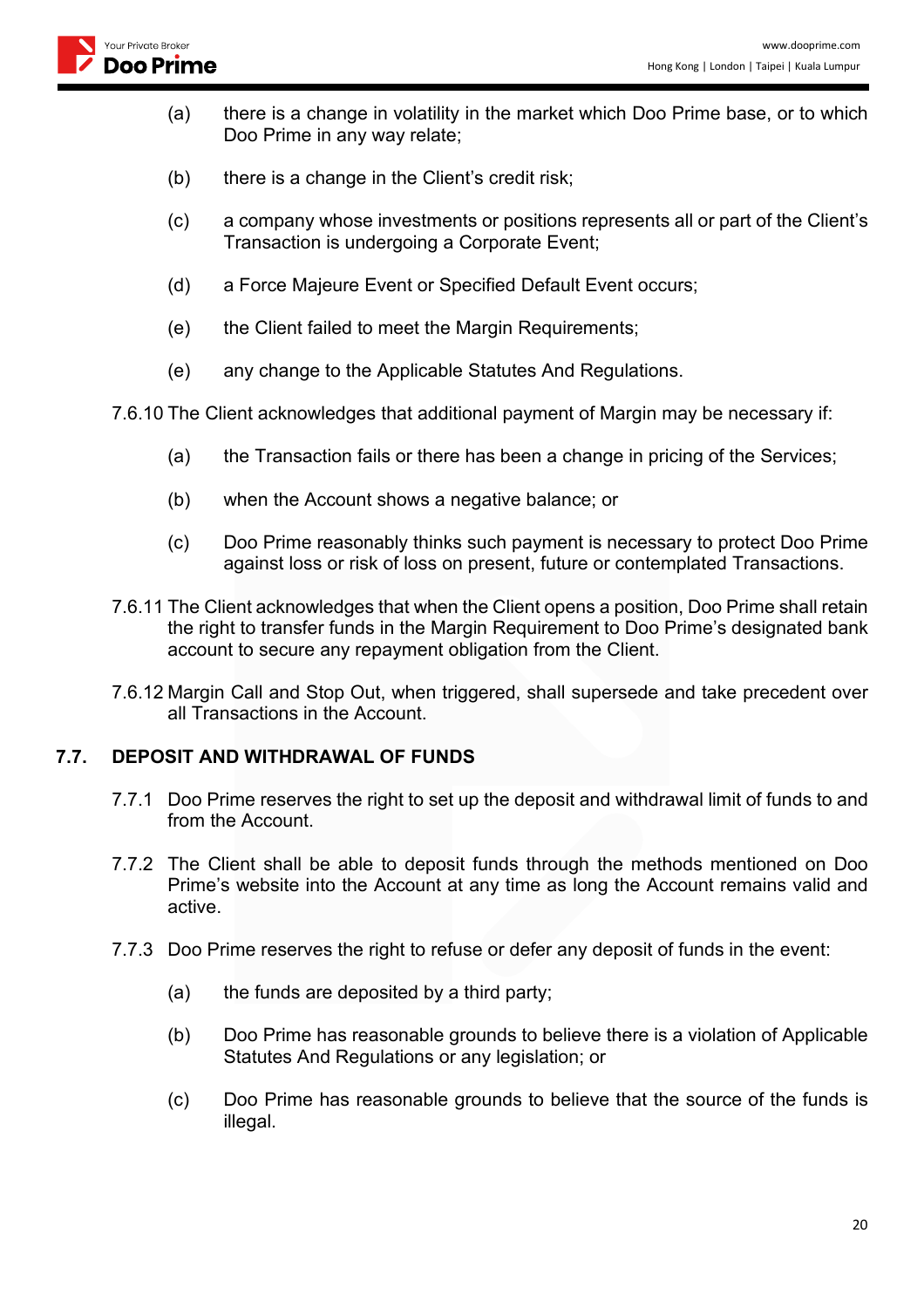- 7.7.4 If Doo Prime receives any dispute, claim and/or chargeback from the banking institution or credit card issuer or other payment method used, the Client acknowledges that Doo Prime may enforce the following measures:
	- (a) with or without prior notice, immediately close any and all of the Client's open Transactions whether at a loss or profit and debit the Account with the disputed amount;
	- (b) with or without prior notice, immediately restrict the trading limit on the Client's Account, including deposit limit, withdrawal limit, and restriction in opening new positions, for a duration at Doo Prime's discretion; or
	- (c) terminate this Agreement in accordance with Clause 16.
- 7.7.5 The Client may withdraw Client Money out from the Account if there is a positive cash balance in the Account. Doo Prime reserves the right to refuse or defer any withdrawal in the event:
	- (a) the withdrawal was to a third party's bank account;
	- (b) Doo Prime has reasonable grounds to believe there is a violation of Applicable Statutes And Regulations or any legislation;
	- (c) there are outstanding Fees from the Client to Doo Prime;
	- (d) such withdrawal would result in a negative cash balance in the Account'
	- (e) the Client's bank account details are incomplete or unverified;
	- (f) the Client will have insufficient Free Margin if the funds are withdrawn;
	- (g) a Specified Default Event or Force Majeure Event occurs.
- 7.7.6 The Client shall be solely responsible for the payment details submitted for withdrawal of funds. Doo Prime shall not be liable for any loss or damages if the payment details provided are inaccurate or incomplete.
- 7.7.7 Doo Prime shall take reasonably commercial efforts in ensuring the funds are withdrawn in a timely manner, but shall not be liable for any loss or damages if there is any delay in withdrawal of funds.
- 7.7.8 The Client shall bear all bank transfer fees and currency conversation rate applicable while withdrawing funds from the Account.
- 7.7.9 Doo Prime shall not be liable for any loss, costs or charges for exercising its rights in accordance with Clause 7.7.

### **7.8. FEES AND CHARGES**

7.8.1 The Client shall pay Doo Prime any applicable commissions, fees and charges as provided in the Trading Platform and provided by Doo Prime's payment service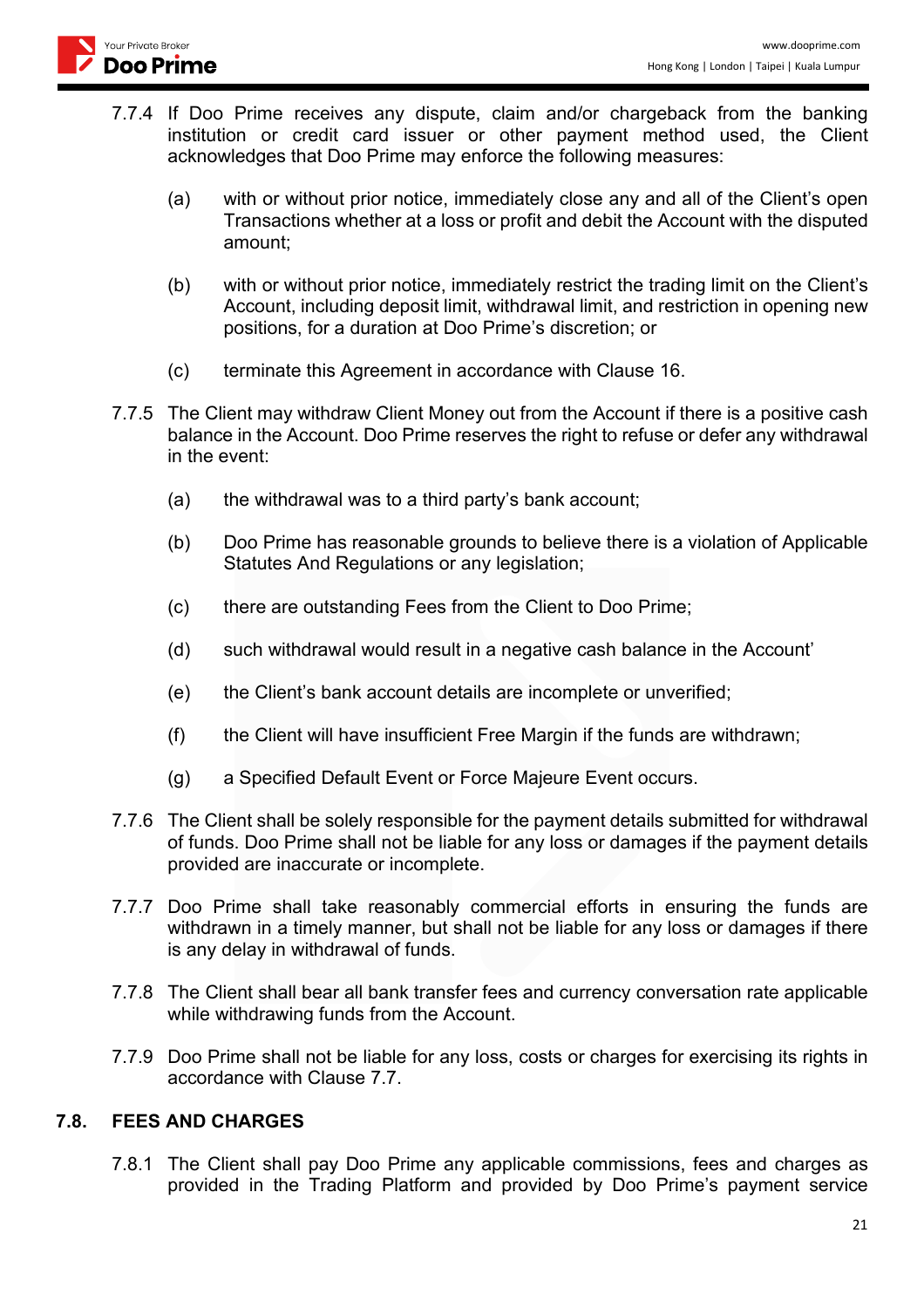

providers, including but not limited to additional value added taxes, any applicable tax, settlements and exchange fees, regulatory levies or legal fees applicable ("Fees") while entering into each Transaction. Unless agreed otherwise by Doo Prime, all Fees payable are due immediately and must be paid on entering into the Transaction.

- 7.8.2 Doo Prime reserves its discretion to charge the Fees separately after Transactions are executed. If this is adopted by Doo Prime, the Fees must be paid by a bank account or credit card in the Client's name. The Client shall bear any administration fee or currency conversation fee imposed by the Client's respective bank. Doo Prime shall send the Client the Fees payable with the respective details in electronic format or any other way which Doo Prime may adopt. The Fees are payable immediately and it is the Client's obligation to pay the Fees on time, failure which Doo Prime shall reserve its rights to commence legal proceedings. Failure or delay to send such statement shall not invalidate any Transaction and waive Doo Prime's right to claim for the Fees.
- 7.8.3 Doo Prime shall impose an interest rate of eight percent per annum calculated on a day to day basis commencing from the day after the relevant payment due date until the date of full payment thereof. The Client authorises Doo Prime to immediately deduct any Fees from the Account in the event the Fees is not paid or the Fees is overdue.
- 7.8.4 Doo Prime reserves the right to amend the Fees by notifying the Client within seven calendar days prior to the effective date.
- 7.8.5 The Client acknowledges that Doo Prime reserves its right to claim any outstanding Fees from banking institutions or third party which the Client has positive cash balance.

### **8. CONFLICT OF INTERESTS**

- 8.1 Doo Prime, its associates, related companies, directors or employees connected to Doo Prime may have an interest, relationship or arrangement that is material in relation to any Transaction or Services. The Client acknowledges that and agrees that Doo Prime may proceed with any Transaction or Services without prior reference to any potential specific conflict of interest, including any benefit, profit, commission, interest or other remuneration made or received by reason of any Transaction or any related transaction or position.
- 8.2 The Client acknowledges that:
	- (a) this Agreement shall not give rise to any fiduciary relationship between Doo Prime and the Client;
	- (b) Doo Prime may assign or transfer the execution or completion of any Transaction to its associates or related companies;
	- (c) Doo Prime may establish business or transactions with business partners or financial institutions which Doo Prime may have a financial interest in them; and
	- (d) that Doo Prime or its related companies may have interests which conflict with the Client's interests or owe duties which conflict with duties owed to the Client, and the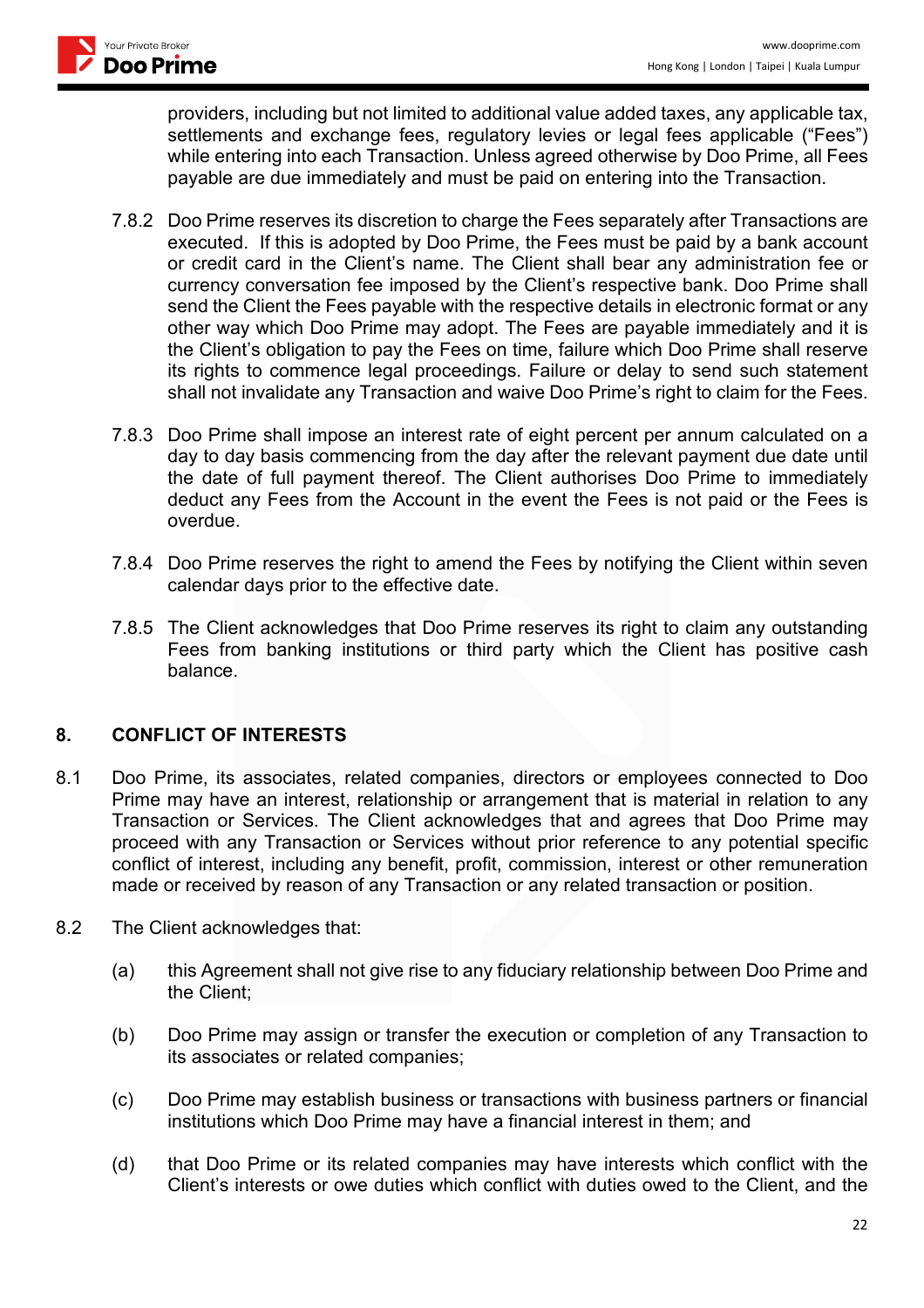Client consents to Doo Prime and its related companies acting in any manner which Doo Prime considers appropriate in such cases subject to the Applicable Statutes And Regulations.

# **9. DEFAULT AND DEFAULT REMEDIES**

- 9.1 An "Specified Default Event" in relation to the Client means any of the following:
	- (a) the Client failed to pay the Fees to Doo Prime when the Fees are due;
	- (b) the Client violated or breached of Applicable Statutes And Regulations or any legislation;
	- (c) Doo Prime considers it is necessary to prevent a violation of Applicable Statutes And Regulations;
	- (d) the Client failed to pay or meet the Margin required;
	- (e) the Client breaches any material term of this Agreement;
	- (f) the Client breaches any of the representation and warranties in Clause 6;
	- (g) the Client infringe any Intellectual Property Rights in Clause 13;
	- (h) the Client has made any material misrepresentation or committed fraudulent acts against Doo Prime;
	- (i) an insolvency or bankruptcy proceeding in any country has been commenced against the Client;
	- (j) the Client is subject to any material debt restructuring arrangement with the Client's creditors;
	- (k) any securities created by the Client's security interest, mortgage, charge over any of the Client's assets is enforced by the creditor or banking institution against the Client;
	- (l) any distress, execution or other process is levied against any of the Client's property and is not removed, discharged or paid within 7 days;
	- (m)any Transaction or combination of Transactions or any realised or unrealised loss on any Transaction or combination of Transactions executed by the Client exceeded the credit limit available to the Client;
	- (n) the Client is dead or becomes of unsound mind;
	- (o) the Client failed to provide any information requested in relation to any verification or investigation processes undertaken by Doo Prime;
	- (p) the Client used any type of virus or other destructive malware that are designed to distort or damage the Trading Platform or the communication system of Doo Prime;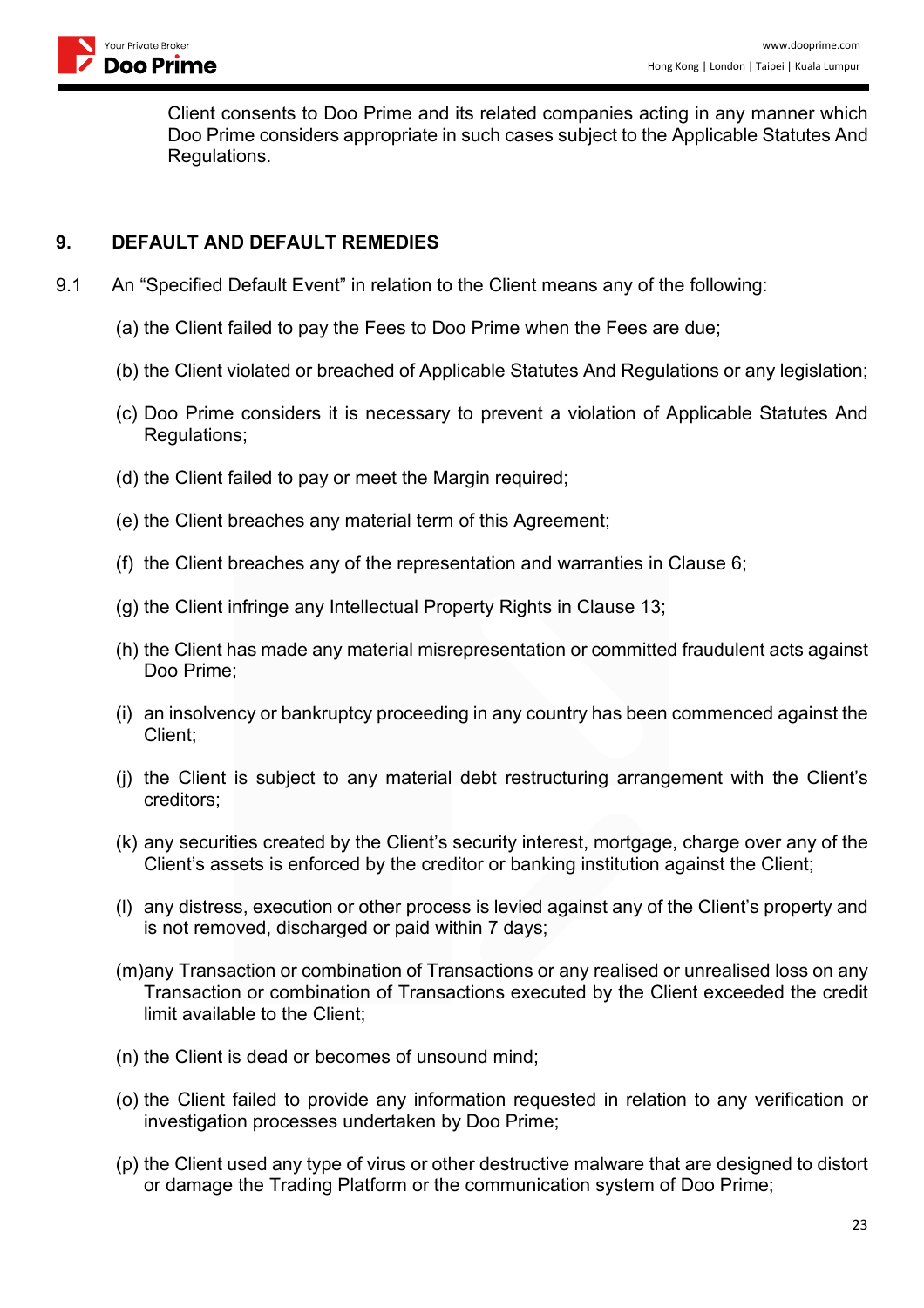

- (q) Doo Prime or the Client is required to terminate this Agreement and the Account by any regulatory authority;
- (r) the Client has breached any other Doo Prime's policies or procedures;
- (s) Doo Prime has reasonable grounds to believe that the Client has not acted in good faith; or
- (t) any other circumstances where Doo Prime has reasonable grounds to believe that it is necessary to exercise its rights under Clause 9.2.
- 9.2 Where any of the Specified Default Event specified in Clause 9.1 occurs, Doo Prime may at any time thereafter reserves the right to:
	- (a) terminate any ongoing and future Transaction;
	- (b) terminate this Agreement in accordance with Clause 16;
	- (c) close all the Client's position and opened positions at the prevailing market rate and refund Client Money subject to Clause 10;
	- (d) restrict the Client's trading activity, including but not limited to deposit limit, withdrawal limit and limit of the opening positions;
	- (e) suspend or terminate the Account.
- 9.3 Doo Prime shall whenever reasonably possible take steps to notify the Client before exercising any of the rights under Clause 9.2. Doo Prime shall not be obliged to notify the Client and failure to do so shall not invalidate any act or effect described in Clause 9.2 by Doo Prime.
- 9.4 The Client acknowledges that Doo Prime shall not be liable for any loss or damages for exercising Clause 9.2.

### **10. DOO PRIME'S RIGHT OF SET OFF IN RELATION TO THE CLIENT'S ACCOUNT**

- 10.1 Subject to Clause 10.2 and Clause 10.3, Doo Prime may at without prior notice retain or make deductions from any obligation, payment or amount owed by the Client to Doo Prime to repay any amount due from the Client to Doo Prime, including but not limited to loss and damages suffered by Doo Prime, Doo Prime's related companies, affiliates, payment services providers, payment gateway providers and their respective banking services providers as a result of the Client's breach of this Agreement.
- 10.2 In the event the Fees is not paid, the Fees is overdue or an insolvency or bankruptcy proceeding has been initiated against the Client, the Client authorises Doo Prime to immediately sell, apply, set off, close any or all Client's investment and/or position and/or proceed of any of the same of which Doo Prime, Doo Prime's holding company or Doo Prime's subsidiary has custody or control, to discharge any or all of the Client's obligations and/or Fees to Doo Prime.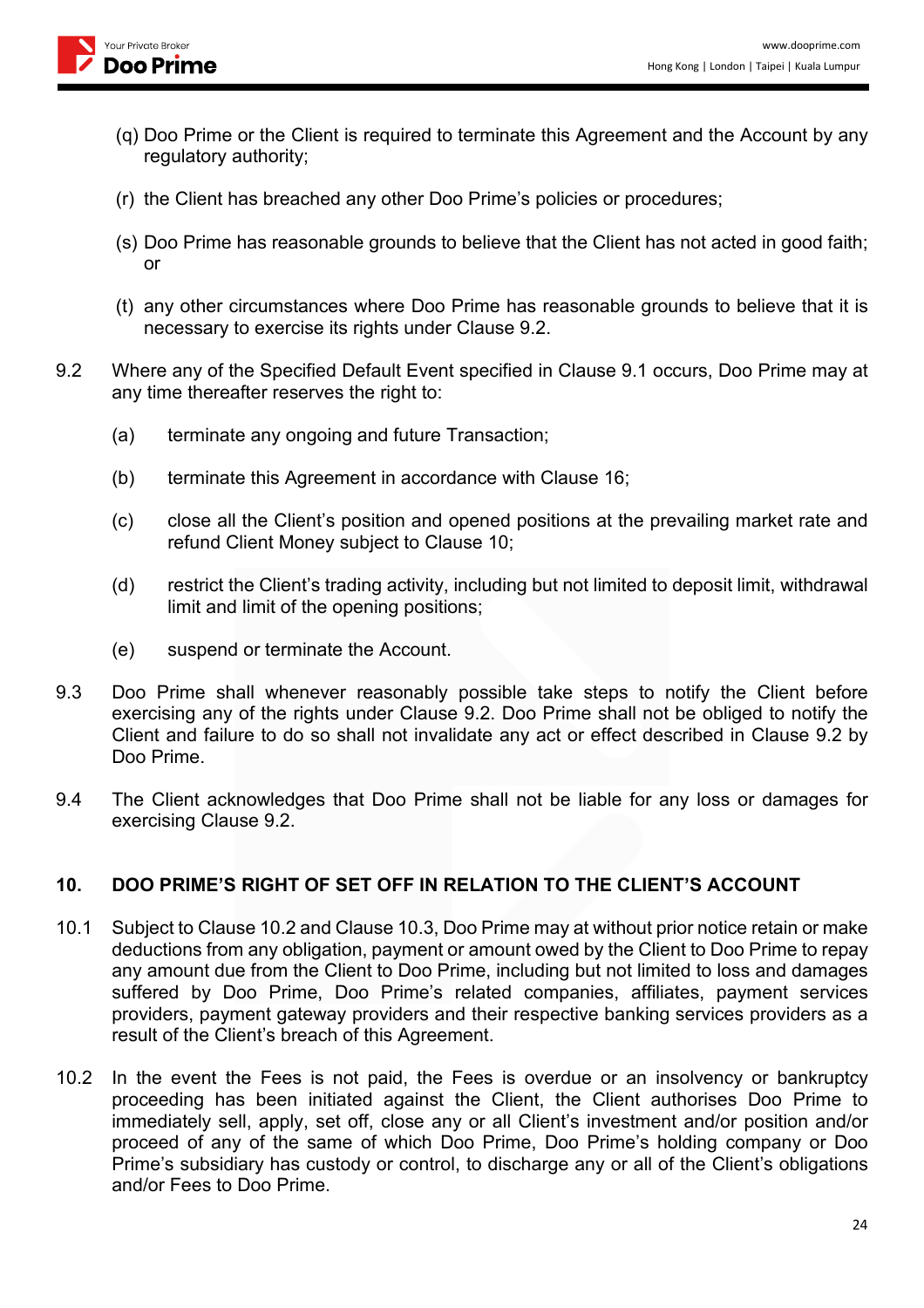- 10.3 Subject to Clause 10.2, the Client authorizes Doo Prime to buy, sell or liquidate all or any of the Client's investment in the Account as Doo Prime deems fit whereby:
	- (a) if there is positive cash balance after deducting the Fees due, Doo Prime shall pay the Client the fair market value of such investments subject to any associated costs and expenses in transferring the money into the Client's bank account;
	- (b) if there is outstanding Fees due after selling the Client's investments or closing the Client's position, the remaining balance shall be immediately due and payable to Doo Prime, failure which Doo Prime shall reserve its rights to commence legal proceedings.
- 10.4 Doo Prime reserves the right to consolidate all or any of the Account to set off any amount owed by the Client to Doo Prime.
- 10.5 This Clause shall not waive Doo Prime's right in exercising Margin Call under this Agreement.

### **11. CLIENT'S PERSONAL DATA PROTECTION**

- 11.1 The Client acknowledges and agrees that by entering into this Agreement and by opening an Account with Doo Prime, the Client will be providing Doo Prime with personal data within the meaning of EU General Data Protection Regulation 2016/679 ("Personal Data"). The Client acknowledges and agrees that the Personal Data shall be processed by Doo Prime in accordance with this Agreement and the Privacy Policy available on Doo Prime's website.
- 11.2 Personal Data collected by Doo Prime includes but not limited to the following:
	- (a) the Client's personal details, e.g. name, telephone number, email address;
	- (b) identity verification documents, e.g. ID, passport, utility bills;
	- (c) financial details, e.g. bank account, payment card information;
	- (d) information about the Client's income and wealth including details about your assets and liabilities, account balances, trading statements, tax and financial statements;
	- (e) profession and employment details
	- (f) transaction data, i.e. all information and details related to any Transactions made;
	- (g) the Client's use of Services, including but not limited to the pages the Client has visited; and
	- (h) technical information, including but not limited to the Client's devices, type and version of the operating system, time zone.
- 11.3 The Client consents and allows Doo Prime in processing the Personal Data:
	- (a) to perform Doo Prime's contractual obligations under this Agreement;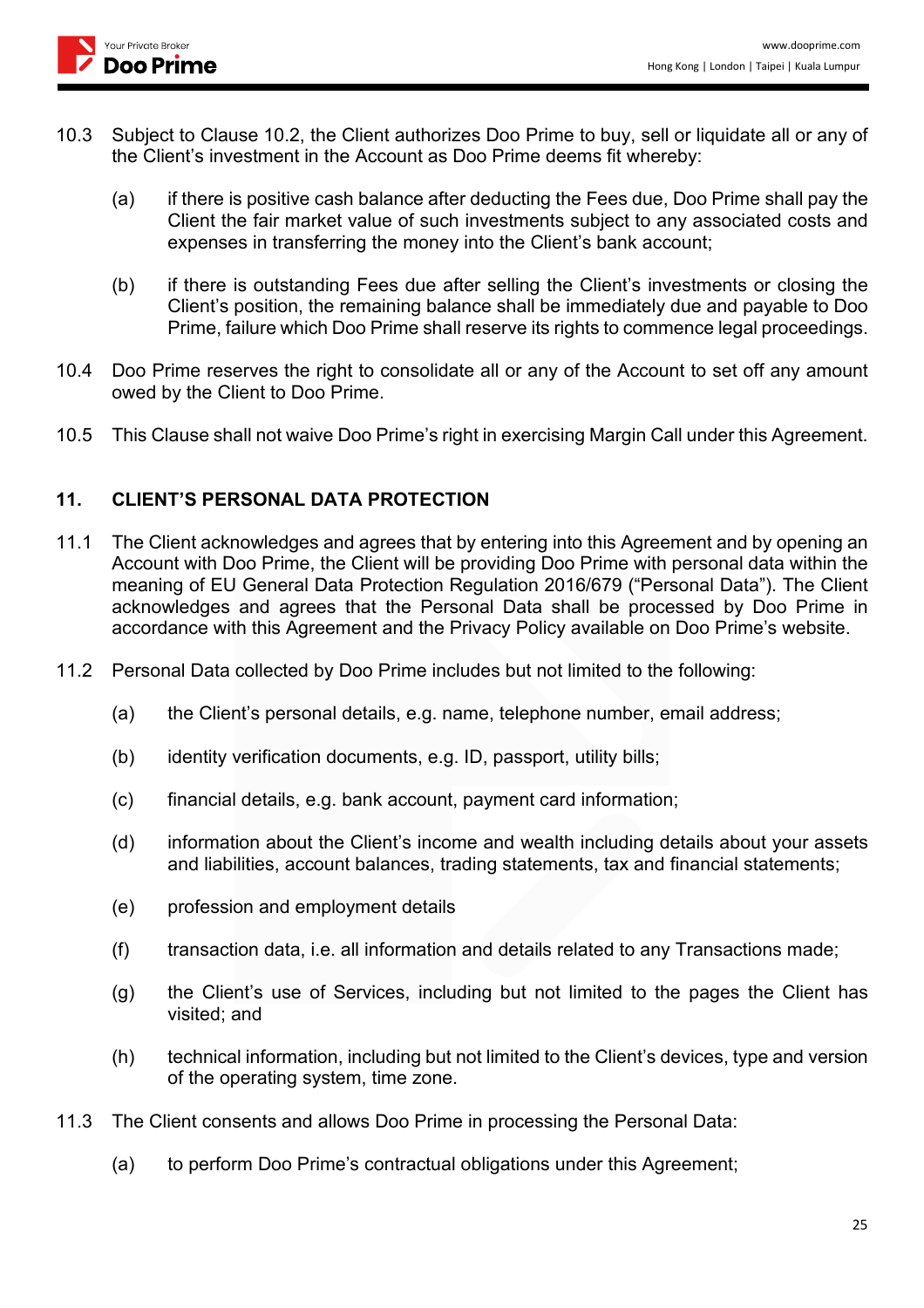- (b) to perform anti-money laundering checks, 'Know Your Customer' ("KYC") documentation in accordance with the Anti Money Laundering and Know Your Customer Policy available on Doo Prime's website or other legal and regulatory compliance;
- (c) to monitor and record calls for business analysis, training or service improvement purposes;
- (d) to monitor and record calls and electronic communications for processing and verification of instructions;
- (e) ensure that the Client meet the suitability requirements needed to use Doo Prime's Services;
- (f) to manage the Client's Account; and
- (g) in providing suitable marketing materials or Material to the Client.
- 11.4 Under EU General Data Protection Regulation 2016/679 ("GDPR"), the Client retains the right to:
	- (a) access the Client's Personal Data and inquire Doo Prime whether the Personal Data is being processed;
	- (b) rectify or amend the Client's Personal Data;
	- (c) restrict the processing of Personal Data;
	- (d) object against Personal Data processing for direct marketing purposes; or
	- (e) demand Doo Prime to delete and erase the Client's Personal Data.
- 11.5 The Client acknowledges that Doo Prime may need the Client's Personal Data to fulfil its obligation under this Agreement, and as such the Client's demand for deletion of the Client's Personal Data may result in termination of the Client's Account and this Agreement in accordance with Clause 16.
- 11.6 Doo Prime shall retain the Client's Personal Data as long as the Client's Account remains active and valid, and may retain the Client's Personal Data up to seven years after the Account and this Agreement with the Client is terminated. The Client's Personal Data may be retained for more than seven years subject to any Applicable Statutes And Regulations, acts or policies by relevant regulatory authority and Doo Prime's internal policies.
- 11.7 Doo Prime may share the Personal Data to third parties:
	- (a) under any Applicable Statutes And Regulations;
	- (b) in compliance with legal and/or court orders obligations;
	- (c) in compliance with any requests made by legal or regulatory authorities;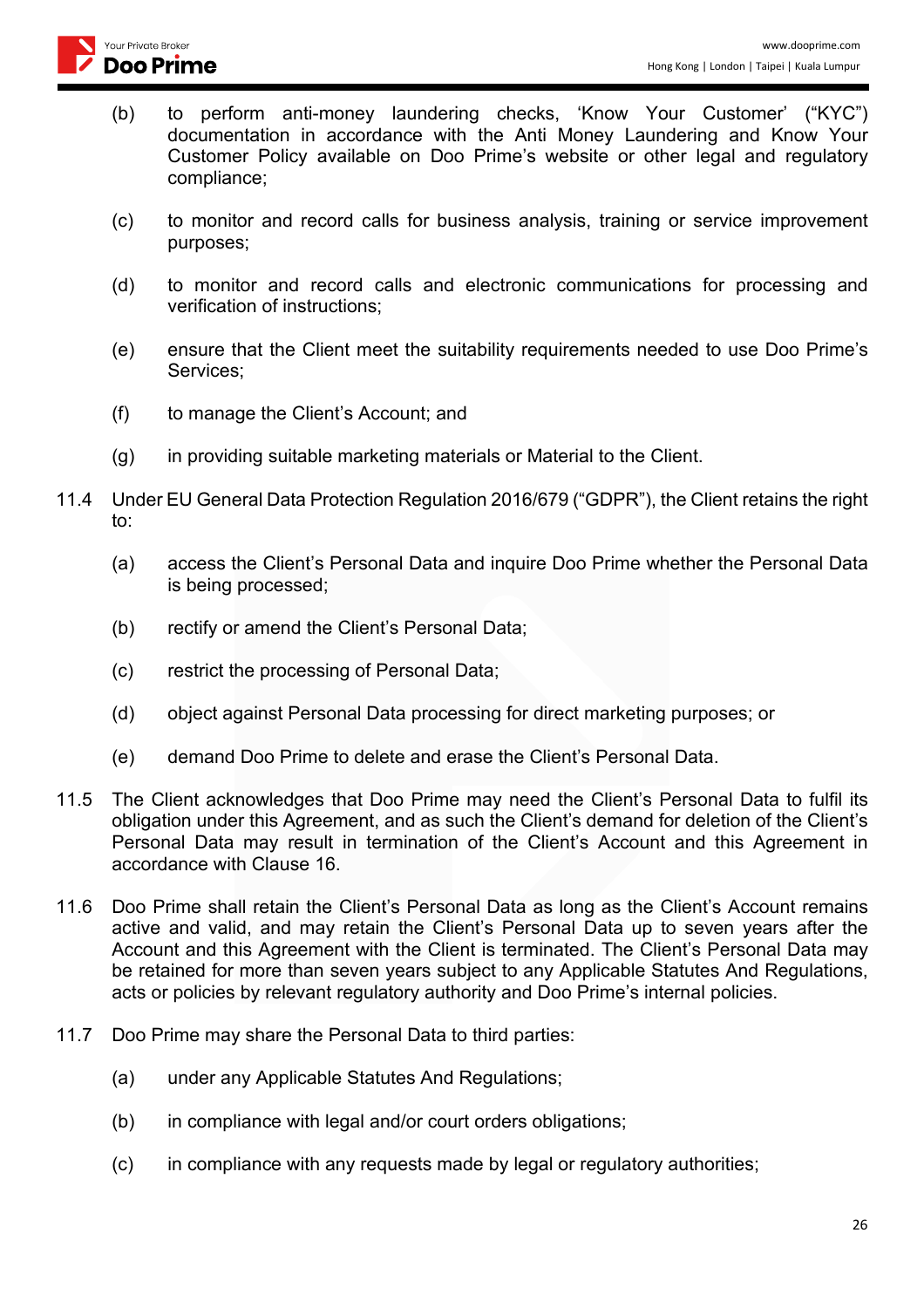- (d) necessary to perform Doo Prime's obligation under this Agreement, including but not limited to Doo Prime's associates or related companies; or
- (e) when the Client has given Doo Prime consent.
- 11.8 In compliance with the GDPR, Doo Prime shall not transfer any Personal Data outside the European Economic Area ("EEA") or a European Commission recognised non-EEA country without taking reasonable steps in ensuring:
	- (a) the third party has an adequate, appropriate and sufficient level of protection for the rights and freedoms of the Client in relation to the processing of Personal Data;
	- (b) there are adequate, appropriate and sufficient security measures in place to protect the Personal Data;
	- (c) the Client has enforceable rights and effective legal remedies for any breach of personal data protection law and regulation;
	- (d) the third party comply with its obligations under any applicable data protection laws and regulations; and/or
	- (e) binding corporate rules or standard data protection clauses approved by the European Commission are in place.
- 11.9 Doo Prime has taken all reasonable commercial standards of technology and operational security to safeguard the Client's Personal Data and mitigate potential risks of security breach. However, Doo Prime cannot guarantee on the absolute protection and security of the Personal Data. The Client acknowledges that Doo Prime shall not be liable for any malicious and fraudulent act committed by third party beyond Doo Prime's control provided that Doo Prime has taken all reasonable commercial standard of care and has not been negligent in safeguarding the Client's Personal Data.

### **12. CONFIDENTIALITY**

- 12.1 The Parties agree and undertake with each other to keep confidential and not disclose to any person, other than that party's professional advisers, directors, officers or employees, any Confidential Information or any information provided to it by the other party which in any way relates to this Agreement and the matters contemplated herein except:
	- (a) with the prior written consent of the other Party respectively;
	- (b) as may be required by law, any regulatory authority or any stock exchange;
	- (c) as may be required to investigation or prevention of any illegal activity;
	- (d) to execution venues or any third party as necessary to carry out Transactions and for purposes ancillary to the provision of the Services;
	- (e) in accordance with the order of a court of competent jurisdiction; or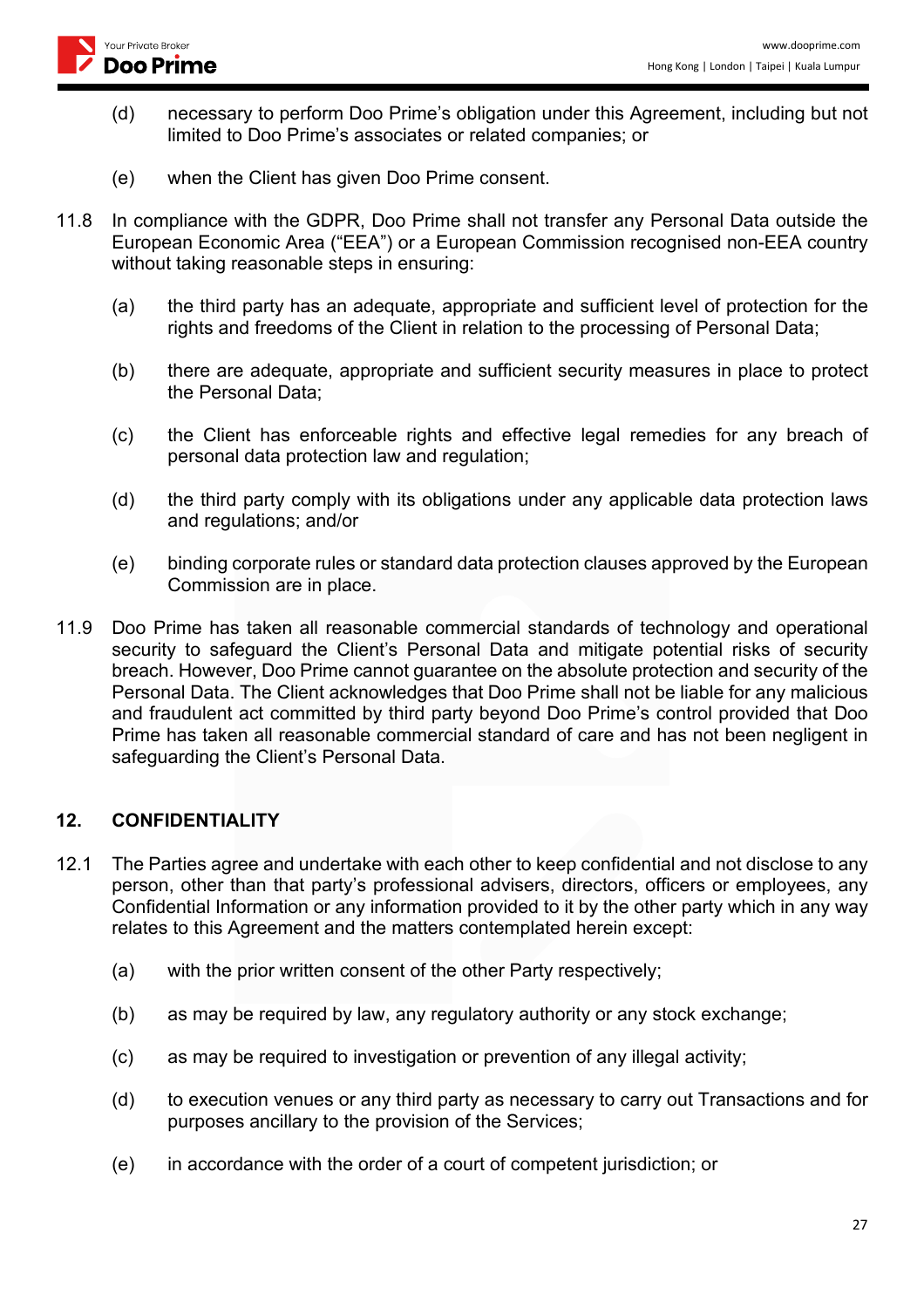

- (f) with the Client's consent.
- 12.2 The Client agrees not to use the information provided by Doo Prime concerning the Services in any way other than to perform any obligations and rights under this Agreement.
- 12.3 The restriction in Clause 12.1 shall not apply to any information which is in or comes into the public domain otherwise than by reason of any breach of this restriction.
- 12.4 The obligations in this clause 12 shall survive the termination of this Agreement for any reason whatsoever for seven years from the date of such termination, but not longer.

## **13. DOO PRIME'S INTELLECTUAL PROPERTY RIGHTS**

- 13.1 All Intellectual Property Rights and other intellectual property rights in the Trading Platform shall remain at all times the sole and exclusive property of Doo Prime and/or its third party service providers and/or Doo Prime's licensors. Any usage of Doo Prime's third party service providers and/or Doo Prime's licensors shall subject to the terms and conditions provided by such providers.
- 13.2 Subject to the terms and conditions in this Agreement, Doo Prime grants the Client a nonexclusive, revocable and non-transferable licence to access and download the Trading Platform to access Services and perform Transaction on the Trading Platform. The Client only has the licence to use the Trading Platform in accordance with this Agreement and shall not have any rights in relation to any of the Intellectual Property Rights.
- 13.3 The Client undertakes not to:
	- (a) copy, reproduce, translate, duplicate, use, enhance, decompile, decode, disassemble, distribute, sell, transmit, lend, pledge, transfer, alter, tamper, amend, modify, reverse engineer, sub-licence the Trading Platform or any Intellectual Property Rights or its source code;
	- (b) publish, distribute, make available to third parties any information related to the Trading Platform or any Intellectual Property Rights;
	- (c) remove or destroy any copyright notices of the Trading Platform or any Intellectual Property Rights;
	- (d) use, recreate, copy, redistribute any of Doo Prime's, Doo Prime's third party service providers, or Doo Prime's licensors Intellectual Property Rights;
	- (e) carry out any data collection, or use data mining, screen-scraping, optical recognition software, image makers, artificial intelligence, automated programme or other similar data gathering and extraction tools on the Trading Platform;
	- (f) attempt to gain, gain or allow unauthorised access to the Trading Platform or any Intellectual Property Rights;
	- (g) upload or transmit computer virus or other programmes to disrupt or destroy the normal operation of the Trading Platform;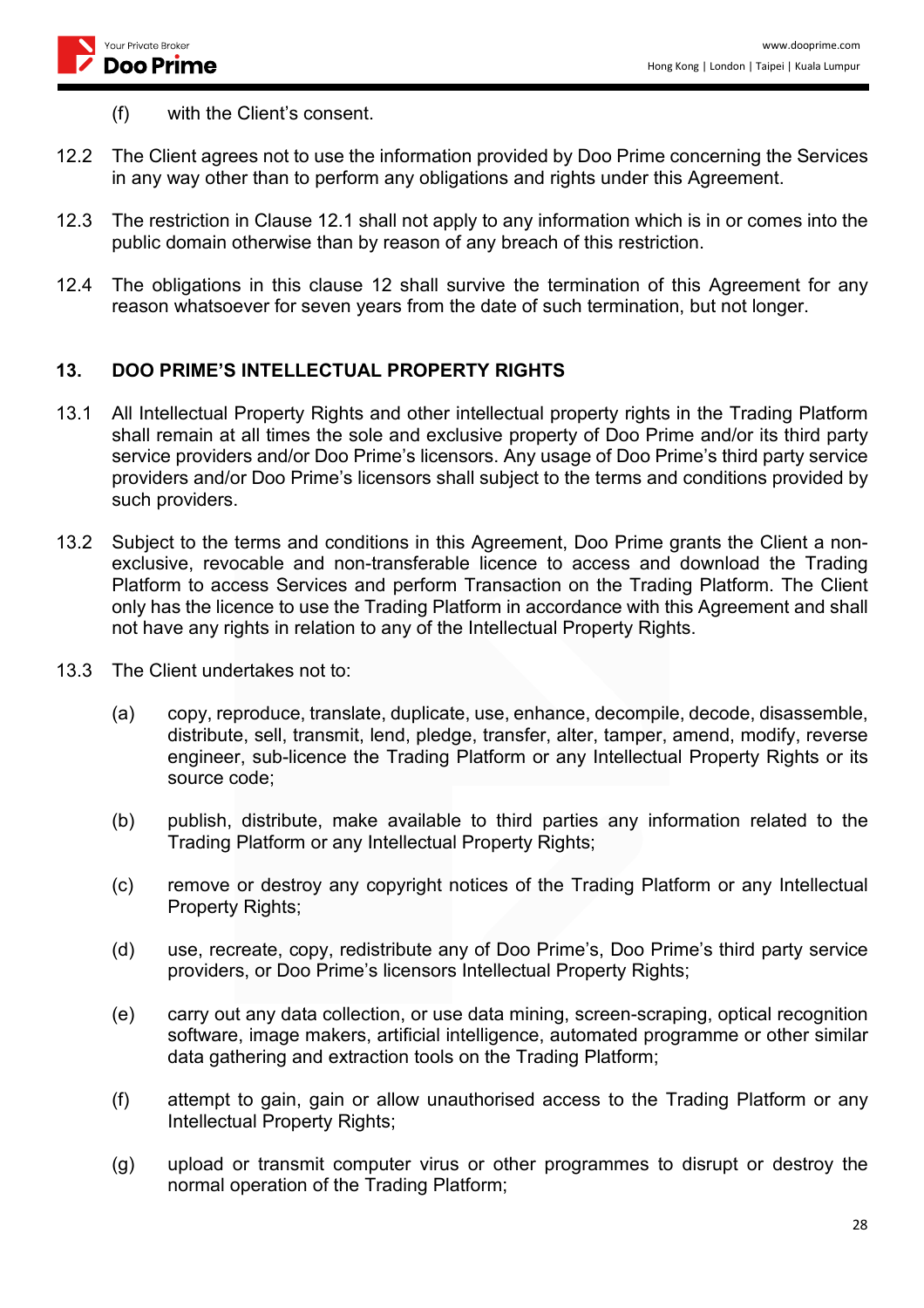

- (h) use the Trading Platform in any manner not permitted by this Agreement.
- 13.4 The licence granted in Clause 13.2 shall be revoked immediately and the Client undertakes not to use the Trading Platform any further if:
	- (a) the Account or this Agreement is terminated;
	- (b) a Specified Default Event occurs;
	- (c) the Client breaches any material terms and conditions of this Agreement; or
	- (d) the Client breaches Clause 13.3.
- 13.5 The Client shall immediately notify Doo Prime any violation of Doo Prime's, Doo Prime's third party service providers, or Doo Prime's licensors Intellectual Property Rights.

# **14. CLIENT'S INDEMNITY AGAINST DOO PRIME**

- 14.1 Save as otherwise expressly provided herein, the Client agrees and undertakes with Doo Prime to indemnify and hold Doo Prime, Doo Prime's related companies, licensors, third party service providers, affiliates, payment services providers, payment gateway providers and their respective banking services providers, harmless from and against any damage or loss suffered, incurred or sustained by that Doo Prime, or to which that Doo Prime becomes subject, resulting from, arising out of or relating to any misrepresentation, breach of warranty or non-fulfilment of or failure to perform any covenant or obligation contained in this Agreement by the Client.
- 14.2 The Client acknowledges that this responsibility shall include but not limited to any legal and administrative costs and expenses incurred.

# **15. EXCLUSION AND LIMITATION OF LIABILITY BY DOO PRIME**

- 15.1 Doo Prime's Services, Trading Platform, services by Doo Prime's payment service providers and other service providers shall be provided on "as is, where is" basis. Doo Prime makes no express or implied representations or warranties:
	- (a) as to the availability, accuracy or completeness of the Trading Platform, Services, services by Doo Prime's payment service providers and other service providers;
	- (b) that the Trading Platform, Services, Website, services by Doo Prime's payment service providers and other service providers shall or will be uninterrupted, error-free, or available at all times;
	- (c) that the Trading Platform, Services, Website, services by Doo Prime's payment service providers and other service providers are free from viruses, bugs or anything else with destructive properties;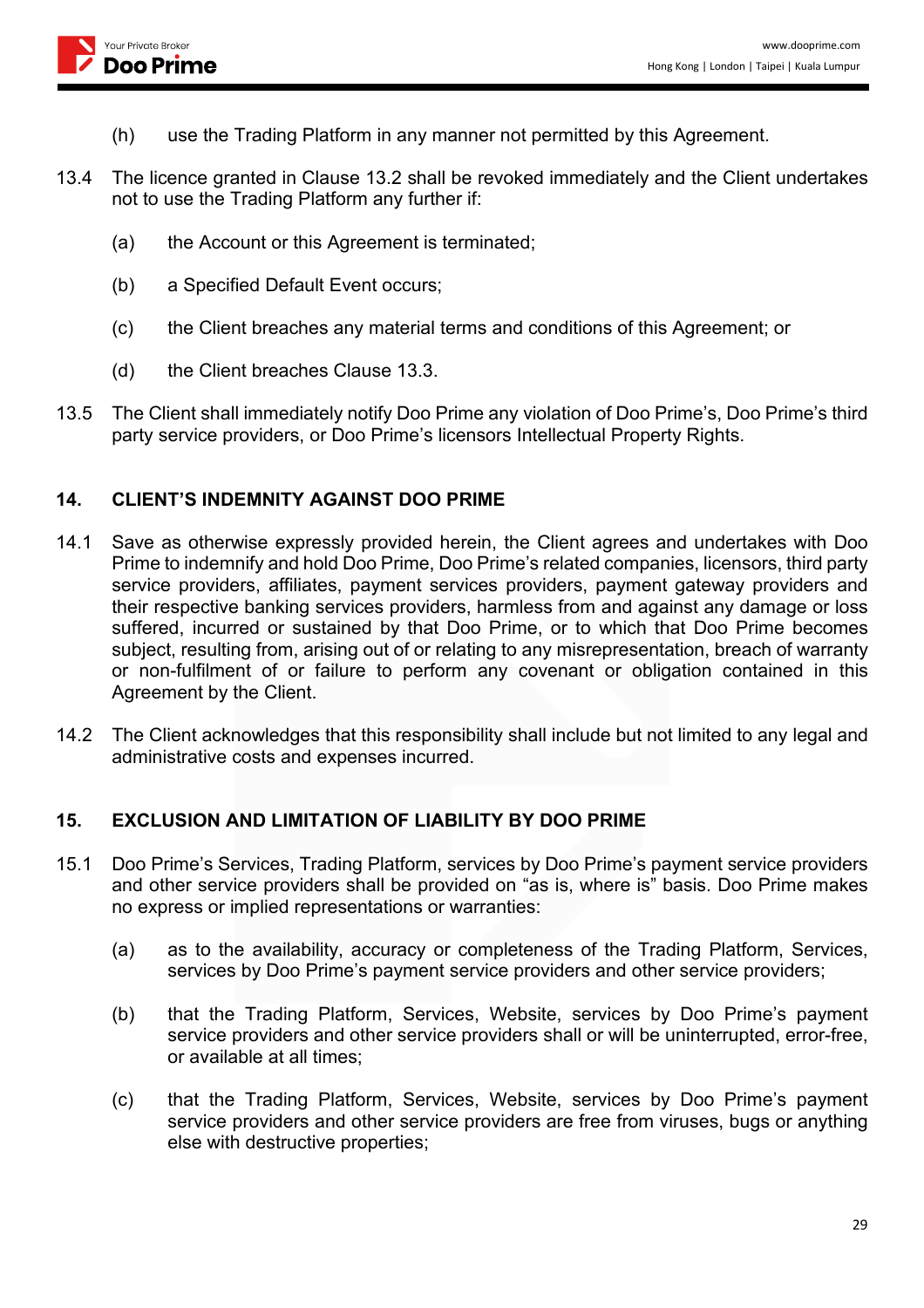

- (d) as to the services or software provided by Doo Prime's third party service providers, Doo Prime's licensors or Doo Prime's outsourced parties;
- (e) as to the hyperlinks on Doo Prime's website linking to other third party website;
- (f) as to the compatibility of the Client's computer equipment with the Trading Platform; and
- (g) as to the act or omission by the Client or any third parties on your behalf in relation to the Client's Transaction with Doo Prime.
- 15.2 Subject to the duties and obligations owed by Doo Prime to the Client under Applicable Statutes And Regulations, Doo Prime shall not be liable for any direct, indirect, consequential, incidental loss. loss of profits, loss of goodwill, reputational damage and loss of opportunity as a result of (including but not limited to) the following:
	- (a) any item in Clause 15.1;
	- (b) the Client's breach of any Applicable Statutes And Regulations or this Agreement;
	- (c) any viruses or security breaches introduced into the Client's equipment or systems via Doo Prime's website or any software published, provided that Doo Prime has taken reasonable steps to prevent any such introduction;
	- (d) transmission errors, delay, technical faults, malfunctions, illegal intervention in network equipment, network overloads, malicious blocking of access by third parties, internet malfunctions, interruptions or other deficiencies on the part of internet service providers;
	- (e) accuracy, completeness or delay of the information or advice provided by a third party;
	- (f) Doo Prime's compliance with the Applicable Statutes And Regulations;
	- (g) unauthorised access to the Client's Account or Personal Data due to the Client's negligence or malicious third parties; and
	- (h) any Force Majeure Event under Clause 17;
	- (i) any investments, expenditures, commitments or third party services engaged by the Client in connection with this Agreement or the Client's access to Services; and
	- (j) any alternation, deletion, damage to the Client's data storage;
	- (k) any inaccuracy, error, delay, omission, non-performance, interruption in any data, information or message;
	- (l) any hardware, software, connection bugs from the Client's side;
	- (m) solvency, acts or omissions of any Doo Prime's licensors, providers or related companies;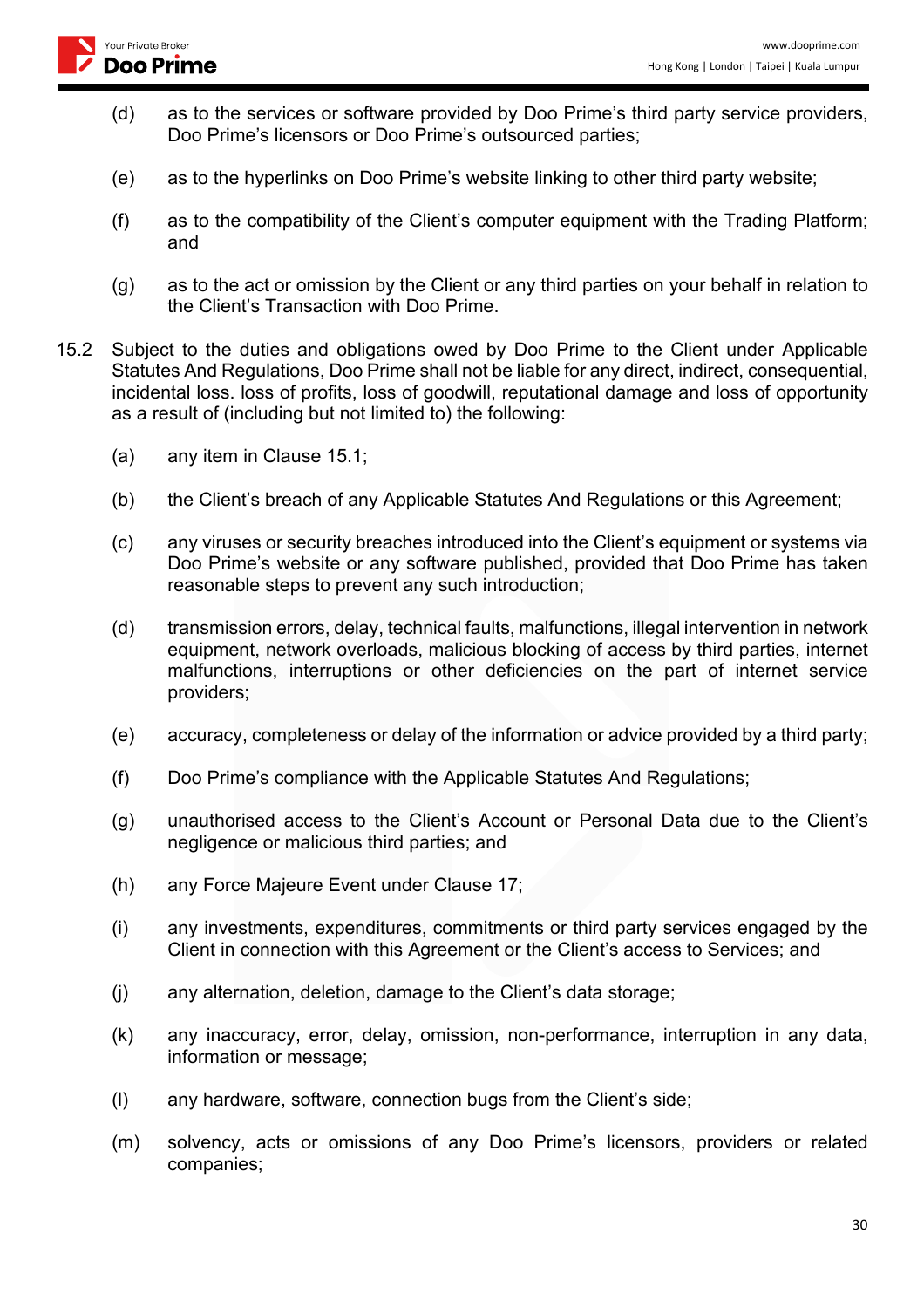- (n) the Transactions entered by the Client;
- (o) any of the risks and warnings introduced to the Client in this Agreement and the Risk Disclosure And Acknowledgement Notice online;
- (p) Client's reliance on Stop Loss;
- (q) the Client's reliance on any additional third party trading features;
- (r) Doo Prime's exercise of Margin Call and Stop Loss; and
- (s) any cause beyond our reasonable control and the effect of which is beyond our reasonable control to avoid.
- 15.3 Nothing in the Agreement excludes or limits each other Party's liability for fraudulent or negligent misrepresentation, or any matter that cannot be excluded or limited under Applicable Statutes And Regulations.
- 15.4 if this Clause 15 is not acceptable by the Client, the Client should notify Doo Prime to close and terminate any Account registered. Doo Prime shall not be liable for any loss or damages as a result of such termination.

### **16. TERMINATION OF AGREEMENT**

- 16.1 Without prejudice to any accrued Parties' rights and remedies and other provisions of this Agreement, either Party may give the other Party notice in writing to forthwith terminate this Agreement in fourteen calendar days.
- 16.2 Upon the occurrence of any of the following events and without prejudice to the Party's rights under this Agreement, Doo Prime may (but shall not be obliged to) immediately or give notice in writing to the Client to forthwith terminate this Agreement:
	- (a) any Specified Default Event occurs;
	- (b) any Force Majeure event occurs; or
	- (c) the Client breaches any material terms and conditions of this Agreement.
- 16.3 Upon the termination of this Agreement pursuant to clause 16.2 herein, the outstanding Fees payable by the Client to Doo Prime, including but not limited to the following, shall become immediately due:
	- (a) any dealing expenses incurred by terminating the Agreement and charges incurred for transferring the Client's investments to another investment firm;
	- (b) all outstanding Fees and any other amount payable to Doo Prime;
	- (c) any loss and expenses realised in closing out any Transactions or settling or concluding outstanding obligations incurred by Doo Prime on the Client's behalf;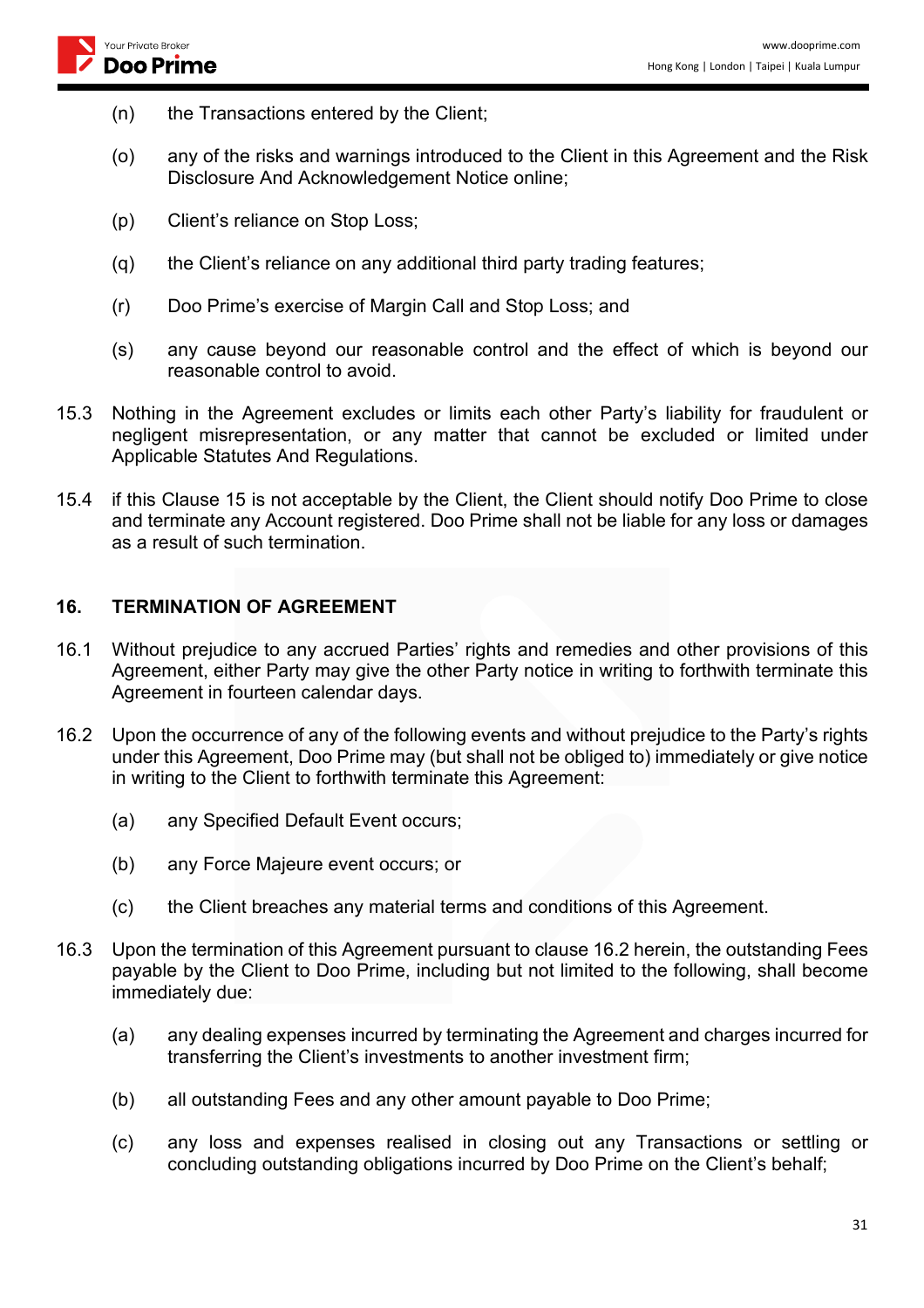- (d) any charges and additional expenses incurred or to be incurred by the Doo Prime as a result of the termination of the Agreement;
- (e) any damages which arose during the arrangement or settlement of pending obligations.

Doo Prime shall return to the Client all cash balance available within 5 Business Days subject to Clause 10 after termination of this Agreement. In the event Doo Prime is unable to refund the cash balance to the Client due to the Client's inactive bank account or outdated contact details, Doo Prime reserves our right to refund the cash balance to the applicable unclaimed money authority in the relevant jurisdiction.

16.4 Doo Prime reserves its full legal rights in claiming:

Your Private Broker Doo Prime

- (a) any expenses incurred by Doo Prime as a result of termination of this Agreement; and
- (b) any loss or damages pursuant to an arrangement or settlement post termination of this Agreement.
- 16.5 Upon notification of termination, Doo Prime shall proceed with all Transactions entered into or under execution and the terms and conditions of this Agreement shall be applicable until all pending Transactions has been completed. The Client will be subsequently required to close all open positions and Doo Prime shall refuse in opening new positions for the Client.
- 16.6 The termination of the Client's Account shall terminate the Client's right and licence to use the Trading Platform, Services, all and any software and solutions made available to the Client by Doo Prime.
- 16.7 Doo Prime's rights in this Clause 16 shall not be limited to other rights available in any Applicable Statutes And Regulations. The Client acknowledges that Doo Prime shall not be liable for any loss or damages in exercising its rights in Clause 16.
- 16.8 Upon any termination of this Agreement under clauses 16.1 or 16.2, or otherwise pursuant to this Agreement, without prejudice to any right of any party which shall have accrued under this Agreement prior to such termination, the obligations of the parties under this Agreement shall cease save in respect of the obligations of the parties in Clause 12, Clause 13, Clause 14, Clause 15, Clause 20 and Clause 22 herein.

#### **17. FORCE MAJEURE EVENT**

- 17.1 Doo Prime may reasonably determine that an emergency or an exceptional market condition exists ("Force Majeure Event"), in which case Doo Prime shall inform the relevant regulatory authority and take reasonable steps to inform the Client. A Force Majeure Event includes but is not limited to the following:
	- (a) any act of God, flood, fire, war, riot, civil commotion, natural catastrophe, strike, act of government, labour disputes, lock-out, government moratorium, act of terrorism, national emergency, virus outbreak, change of law or regulation, or any other supervening event of whatsoever nature in relation to nature, technological, political, governmental, social, economic, pandemic, civil emergency, act of terror beyond the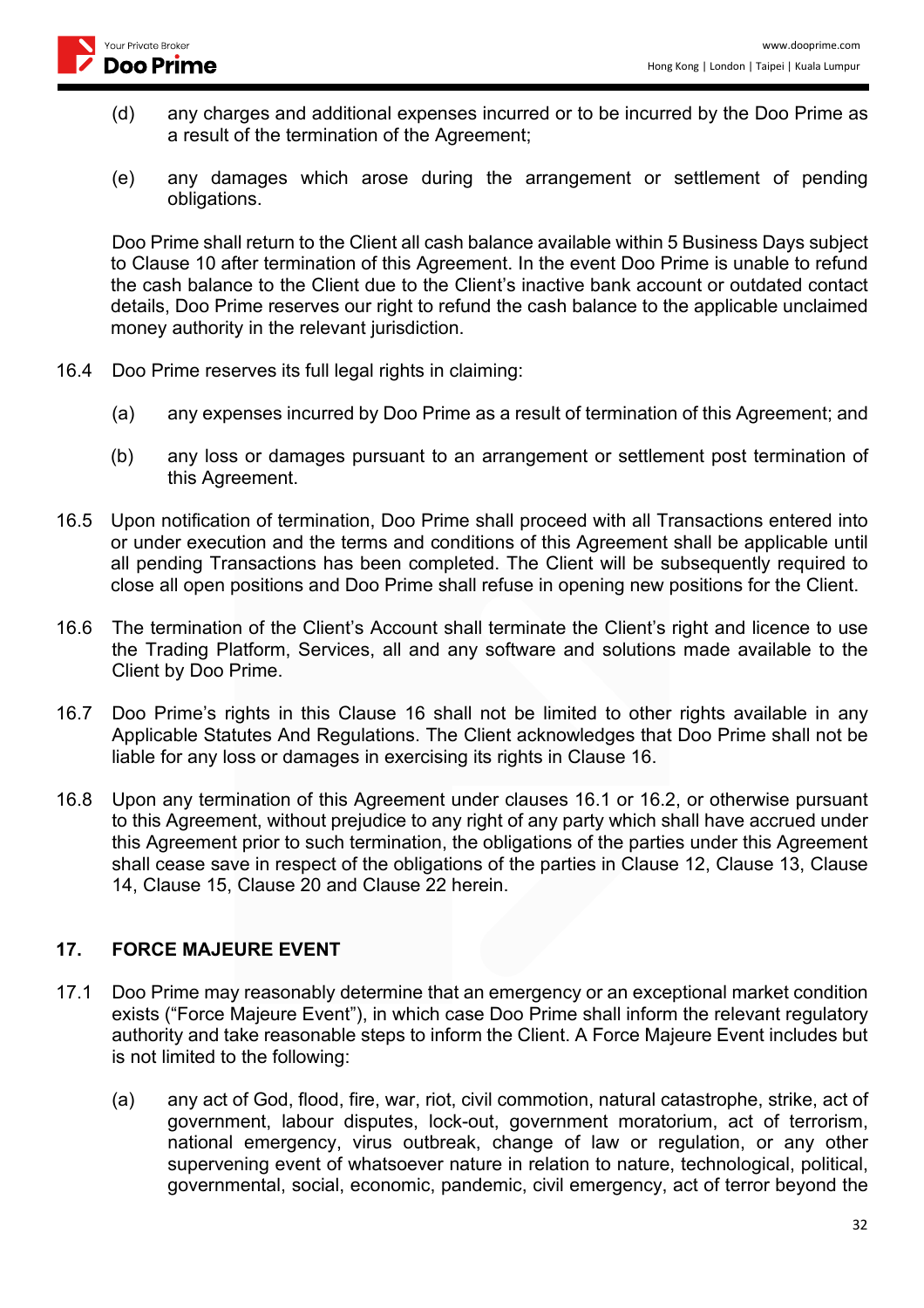

reasonable control of Doo Prime, and which prevents that Doo Prime's performance of, or which makes it unduly onerous on Doo Prime to perform, its obligations hereunder;

- (b) declaration of financial services moratorium by relevant regulatory authority;
- (c) the suspension or closure of any market or the abandonment or failure of any event on which Doo Prime base, or to which Doo Prime in any way relate, Doo Prime's quote, or the imposition of limits or special or unusual terms on the trading in any such market or on any such event;
- (d) any performance or non-performance by a third party, destruction caused by others or any similar event, which is outside Doo Prime's reasonable control;
- (e) any act or omission or policies by regulatory authorities or other institutions beyond Doo Prime's foreseeability;
- (f) the occurrence of an excessive movement in the level of any Transaction and/or any corresponding market or Doo Prime's anticipation (acting reasonably) of the occurrence of such a movement;
- (g) any breakdown or failure of transmission, communication, network, interruption of power supply, cybersecurity attack or electronic or communications equipment failure in Doo Prime, Doo Prime's third party or service providers;
- (h) any event that Doo Prime is unable to predict or prevent resulting in the Trading Platform's failure to function on a normal basis;
- (i) failure of any relevant supplier, intermediate broker, agent or principal of Doo Prime, custodian, sub-custodian, dealer, exchange, clearing house or regulatory or selfregulatory organisation, for any reason, to perform its obligations; or
- (j) any event, act or circumstances not reasonably within Doo Prime's control and the effect of that event is such that Doo Prime is not in a position to take any reasonable action to cure the default.
- 17.2 If any of the foregoing events occur and Doo Prime claims a Force Majeure Event in relation thereto, Doo Prime may at its absolute discretion take the following steps in good faith:
	- (a) to vary the terms of this Agreement to avoid, in whole or in part, the effect of such event;
	- (b) modify or amend the Client's Margin;
	- (c) reject or terminate any ongoing Transaction;
	- (d) close any or all of the Client's open Transactions and/or positions at such closing prices as Doo Prime reasonably believe to be appropriate;
	- (e) alter the trading time for a particular Transaction;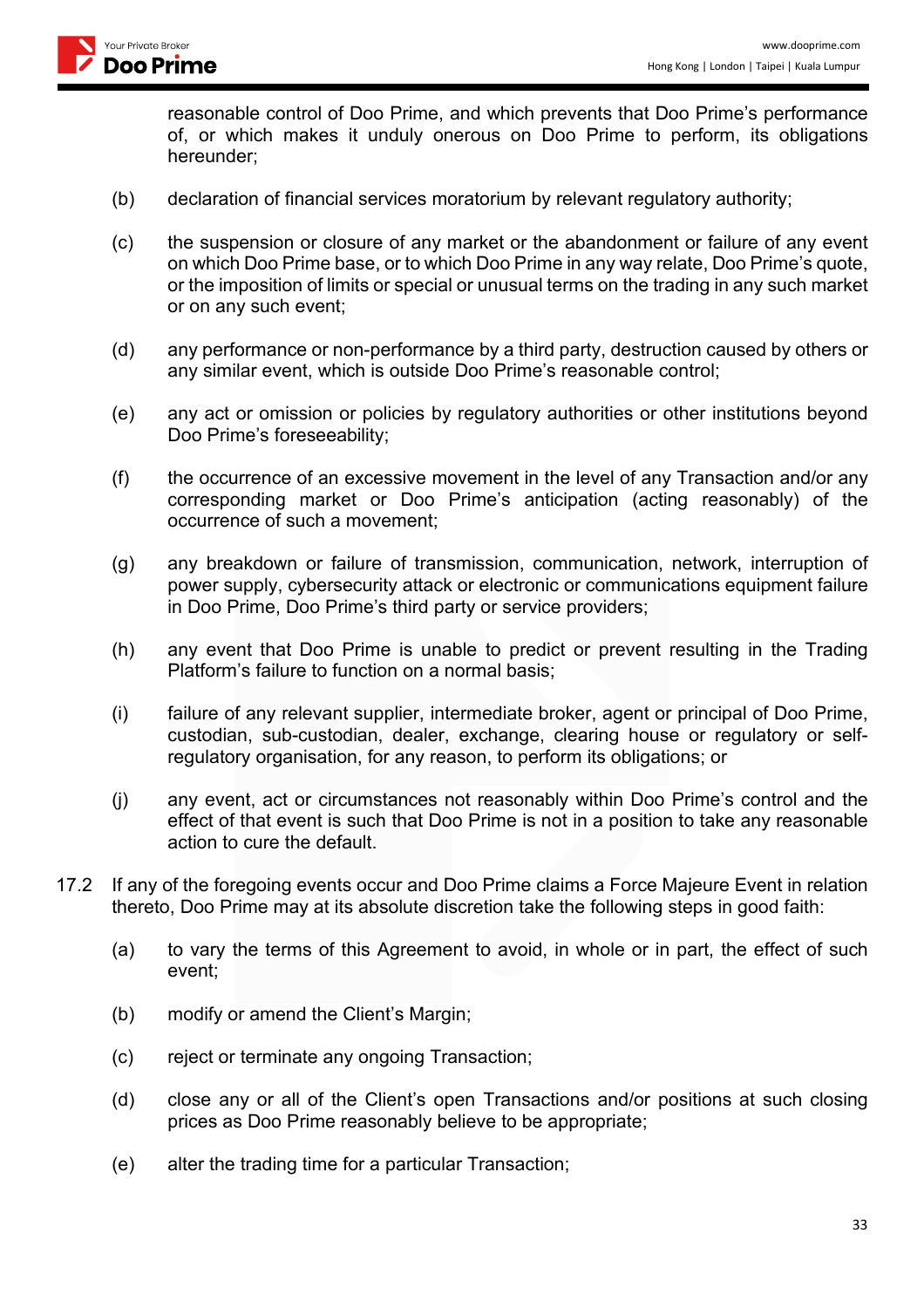

- (f) suspend or freeze the Trading Platform, all Transaction and Account;
- (g) modify, amend or remove any Services;
- (h) decrease leverage or any credit facility;
- (i) exercise any right entitled under this Agreement and the Execution Policy;
- (j) to otherwise treat this Agreement as having become frustrated by such event, in which case this Agreement shall forthwith terminate; and/or
- (k) take or omit to take all such other actions as Doo Prime deems to be reasonably appropriate in the circumstances with regard to the position of Doo Prime and Client.
- 17.3 Doo Prime shall not be liable to the Client for any direct or indirect loss or damages, including but not limited to financial loss, loss of opportunity or any other kind of loss arising from a Force Majeure Event.

#### **18. PARTIES' COMMUNICATION**

- 18.1 Any offer to open or close a Transaction must be made by the Client via the Trading Platform. Doo Prime shall not be liable for any loss or damages from:
	- (a) inaccuracies, mistakes or errors by the Client while performing the Transaction;
	- (b) any Transaction performed due to unauthorised access to the Client's Account.
- 18.2 Doo Prime shall communicate with the Client using the contact details provided during Account registration and any subsequent details updated. Any communication (including without limitation to any Account statements, Transaction details, Fees details, legal documents, notice, consent and similar document) required or permitted to be given or served under this Agreement shall be in writing and may be:
	- (a) delivered by electronic means;
	- (b) delivered personally; or
	- (c) sent by registered post or registered airmail.
- 18.3 Any communication given or served in accordance with clause 18.2 shall be deemed to have been duly given or served:
	- (a) if sent by registered post or registered airmail, two Business Days after the date it is lodged with the postal authorities for postal despatch. If the delivery address is within the jurisdiction, five Business Days after the date it is lodged with the postal authorities for postal despatch. If the delivery address is beyond the jurisdiction, ten Business Days after the date it is lodged with the postal authorities for postal despatch;
	- (b) if delivered personally, at the time of delivery;
	- (c) if sent by electronic means, immediately during Business Hours at its destination or, if not within Business Hours, at the opening of the next period of Business Hours.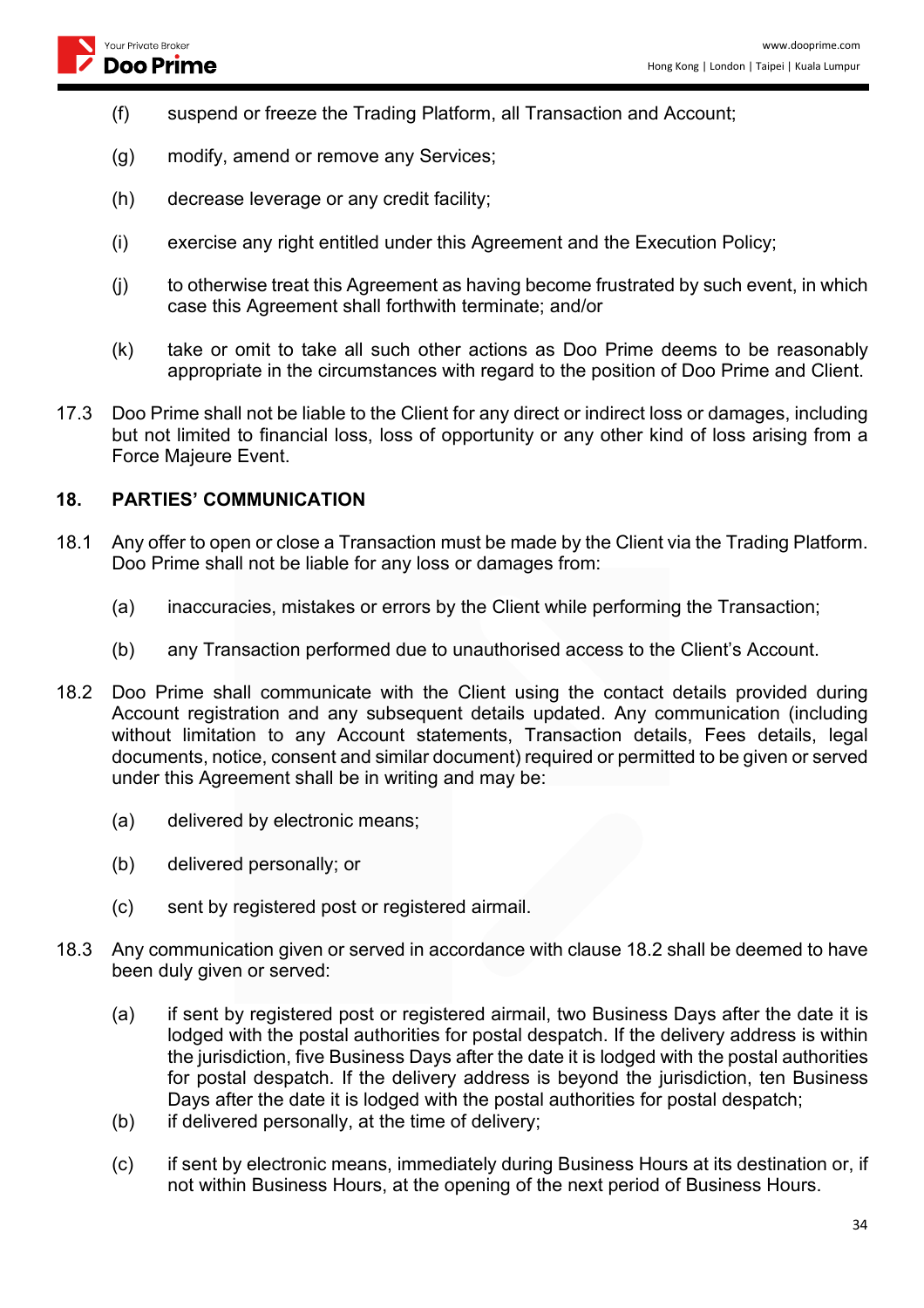18.4 The Client acknowledges and undertakes that:

Your Private Broker Doo Prime

- (a) Doo Prime may record any communication between Doo Prime and the Client and such recordings shall be the sole property of Doo Prime and may be used as evidence of communications in legal proceedings;
- (b) any instruction and communication transmitted by the Client or on the Client's behalf is made at the Client's risk and Doo Prime is authorised to rely and act on, and treat as fully authorised and binding upon the Client, any instruction which Doo Prime believe in good faith to have been given by the Client or the Client's agent;
- (c) the official language of this Agreement shall be in English;
- (d) the Client may appoint an authorised person in accordance with KYC documentation, and the Client authorises Doo Prime to contact the authorised person to fulfil its obligations in relation to Applicable Statutes And Regulations;
- (e) to check and read all notices published on Doo Prime's Website and Trading Platform;
- (f) failure or delay in receiving any communication from Doo Prime due to software, telecommunications or other electronic system error shall not invalidate or prejudice that communication and Doo Prime shall not be liable for such failure or delay in communication;
- (g) to check the trading statements posted monthly where any Manifest Error shall be conclusive if it is not communicated to Doo Prime.

#### **19. CLIENT'S COMPLAINT**

- 19.1 The Client shall report all complaints to Doo Prime in writing within three Business Days from the occurrence of the event that gives rise to the complaint. In the event the Client failed to do so, the Client shall be deemed to have waived his right for any claim against Doo Prime.
- 19.2 Upon receiving the complaint and all necessary information from the Client, Doo Prime shall proceed to investigate the complaint, take any necessary action and update the Client from time to time.
- 19.3 Without prejudice to the Client's right, Doo Prime may close any Transaction involved in a dispute with the Client without prior notice where Doo Prime reasonably believes it is necessary to limit the monetary claim in the dispute.

#### **20. GOVERNING LAW AND JURISDICTION**

20.1 This Agreement shall be governed by and construed in all respects in accordance with the laws of the Republic of Vanuatu, and the parties agree to submit to the non-exclusive jurisdiction of the courts of the Republic of Vanuatu.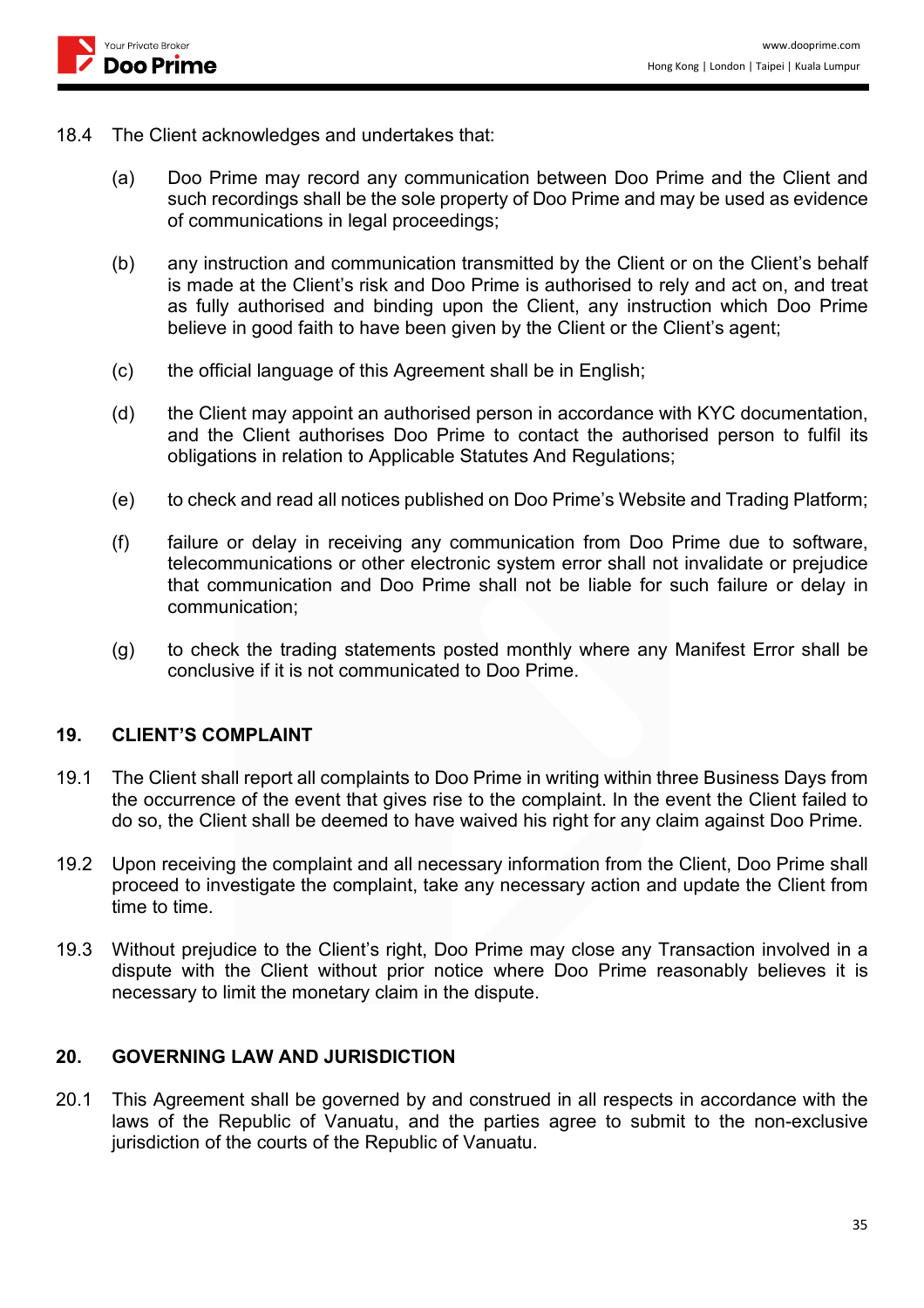

20.2 Nothing in this Agreement shall limit or prohibit Doo Prime's right to initiate legal proceedings against the Client in other courts of competent jurisdictions, and the legal proceedings in one or more jurisdictions shall not preclude the initiation of legal proceedings in any other jurisdiction.

### **21. ASSIGNMENT OF RIGHTS**

- 21.1 This Agreement shall be binding upon the respective heirs, successors-in-title, estates, personal representatives and permitted assigns of the Client. The Client shall not assign any of its rights and obligations hereunder without the prior consent in writing of the other party.
- 21.2 The Client acknowledges and agrees that Doo Prime may sell, transfer, assign or novate Doo Prime's rights or obligations under this Agreement or the performance of the entire Agreement, in Doo Prime's sole discretion, to a successor of all or substantially all of our business or assets (in the event of merger or acquisition of the Doo Prime with a third party, reorganisation of the Doo Prime, winding up of the Doo Prime or sale or transfer of all or part of the business or the assets of Doo Prime to a third party), without the Client's prior written consent by providing notice in writing within a reasonable period. Subject to the foregoing, this Agreement will bind and inure to the benefit of the parties and their respective successors and is not intended to confer any other entity or person any rights or remedies hereunder.
- 21.3 The Client agrees that in the event of a transfer, assignment or novation described in paragraph 21.2 above, Doo Prime shall have the right to disclose and/or transfer all Client's information (including without limitation personal data, recording, correspondence, due diligence and client identification documents, files and records, the Client trading history) transfer the Account and the Client Money as required, subject to providing prior notice to the Client.

### **22. MISCELLANEOUS**

- 22.1 Time, wherever mentioned in this Agreement, shall be of the essence.
- 22.2 This Agreement shall not be construed as a joint venture or partnership between Doo Prime and the Client. The Client acknowledges that Doo Prime may provide the Trading Platform to other parties and clients, and agree that nothing in this Agreement shall prevent Doo Prime from providing such services.
- 22.3 Without prejudice to any other rights or remedies a party may have, each Party acknowledges and agrees that damages may not be an adequate remedy for any breach of this Agreement and the Parties shall be entitled to the remedies of injunction, specific performance and other equitable relief for any threatened or actual breach of this Agreement.
- 22.4 No exercise or failure to exercise or delay in exercising any right, power or privilege vested in any party shall operate as a waiver thereof or of any other right, power or privilege, nor shall any single or partial exercise of any right, power or privilege preclude any other or further exercise thereof or the exercise of any other right, power or privilege. Any waiver by a party of a breach of any provision of this Agreement shall not be considered as a waiver of any subsequent breach of the same or any other provision hereof.